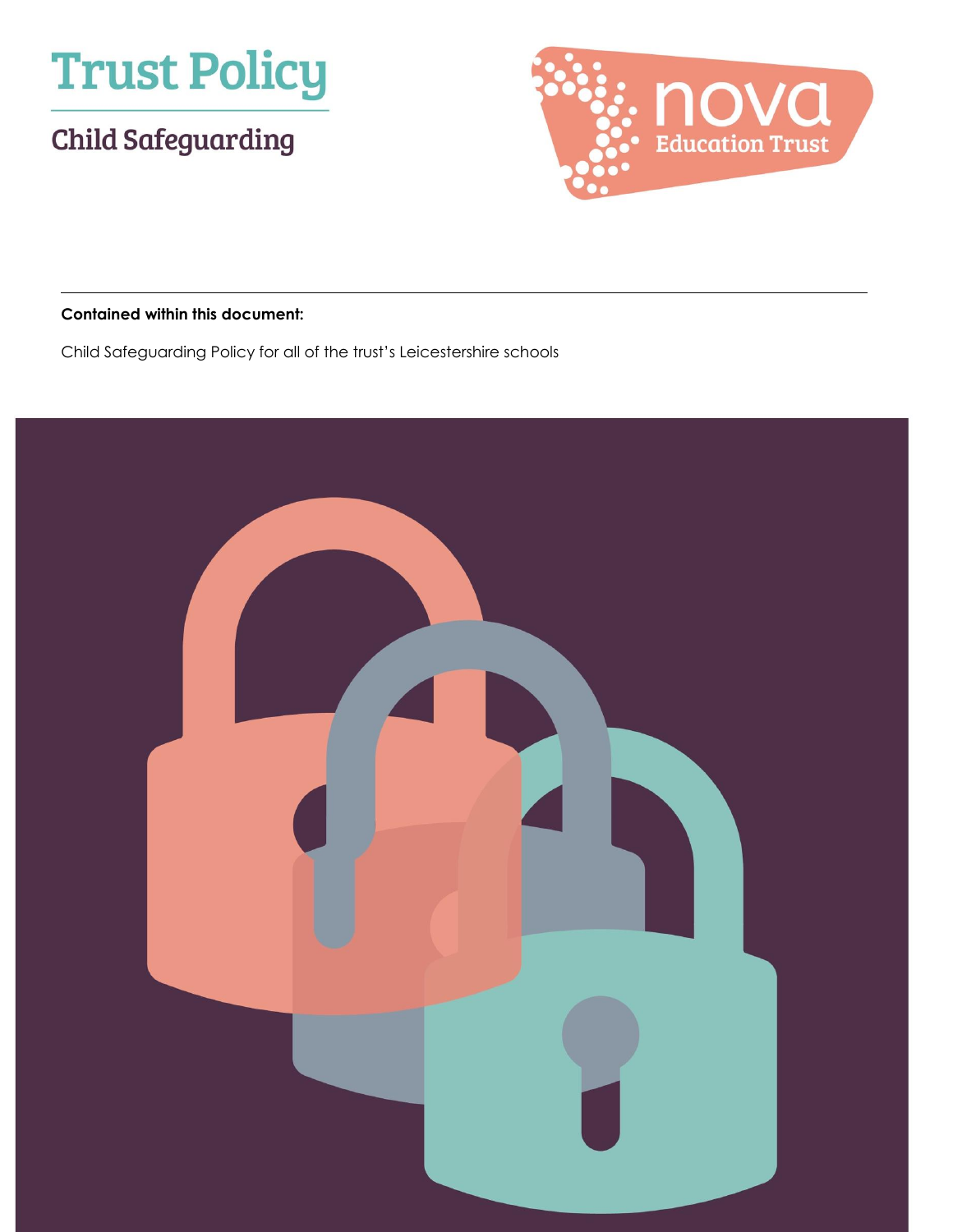# Safeguarding Policy (Leicestershire County Council Model)



# **Policy/Procedure management log**

| Document name  | Safeguarding Policy (Leicestershire County Council Model) |  |
|----------------|-----------------------------------------------------------|--|
| Author         | H Duffy                                                   |  |
| Date approved  | September 21                                              |  |
| Date issued    | September 21                                              |  |
| Date of review | July 22                                                   |  |
| Reviewer       | <b>Executive Directors</b>                                |  |

# **Document history**

| <b>Version</b> | <b>Date</b><br>authored   | <b>Author Notts CC</b><br><b>Reviewed by:</b> | Date approved | Date issued |
|----------------|---------------------------|-----------------------------------------------|---------------|-------------|
| V <sub>1</sub> | $1st$ Sept 2018           | H Duffy                                       | Sept 2018     | Sept 2018   |
| V <sub>2</sub> | 1 <sup>st</sup> Sept 2019 | H Duffy                                       | Sept 19       | Sept 19     |
| V <sub>3</sub> | 1 <sup>st</sup> Sept 20   | H Duffy                                       | Sept 20       | Sept 20     |
| V <sub>4</sub> | 1st<br>September<br>21    | H Duffy                                       | Sept 21       | Sept 21     |

# **Files, Recording and Auditing**

#### **Please Note: It is important to acknowledge that some Nova schools no longer keep paper files.**

Staff will need to access relevant training to be confidently and competently able to administer the system and its functions for recording and reporting cases of a 'safeguarding' and or 'child protection nature. Staff with designated safeguarding responsibilities, including governors and senior leaders will need to be conversant with the electronic system to ensure it is fully operational, maintained and suitable to support the schools 'safeguarding arrangements'.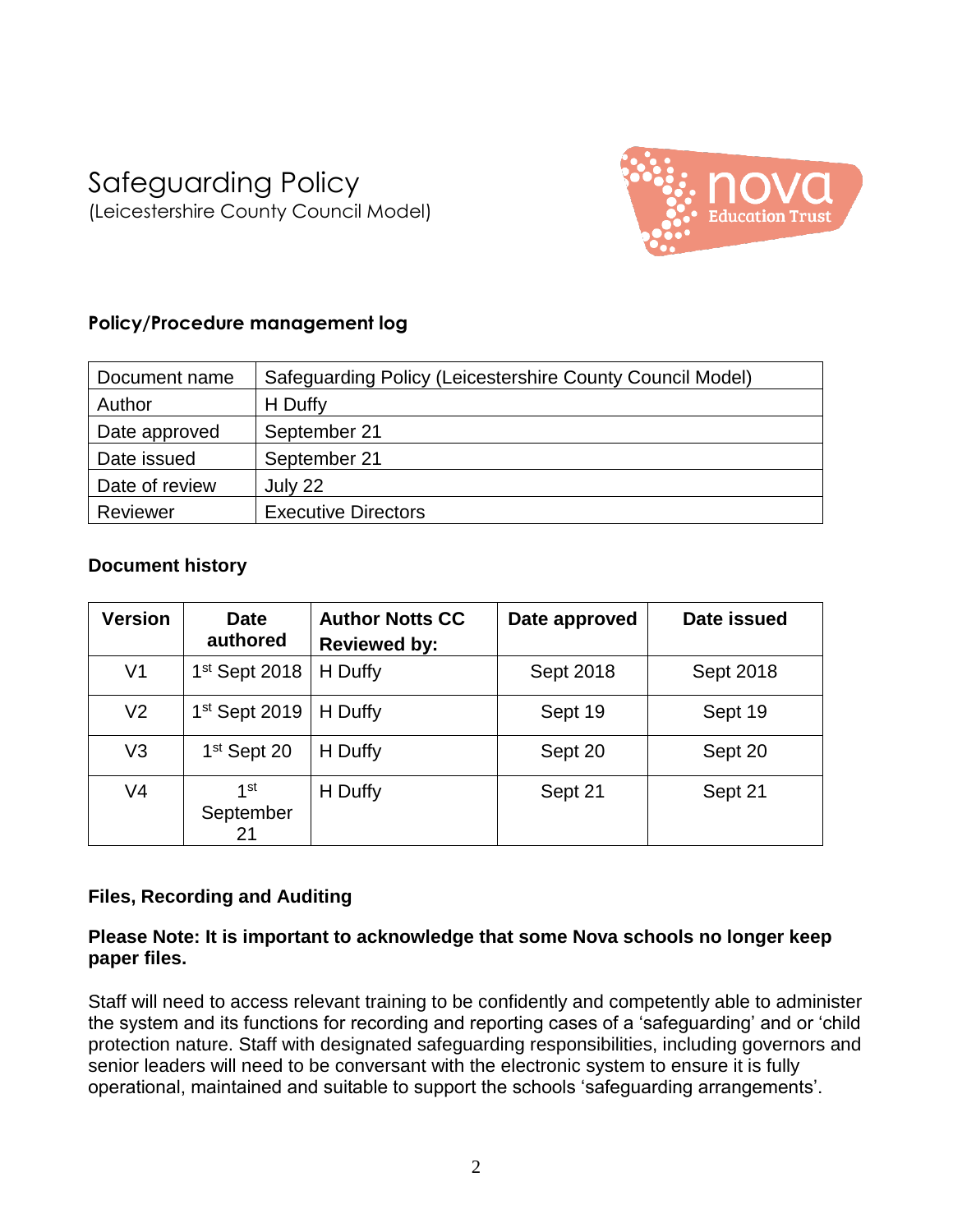The Head Teacher, if not the Snr Designated Safeguarding Lead, as well as named governors with child protection/ safeguarding responsibilities, will also need to be conversant with whatever system is in place to be able to carry out as a minimum the annual safeguarding/ child protection audits.

Melton Vale Sixth Form College currently uses a paper based recording system.

# **Transfer of Concern/Child Protection File**

When children leave a school or college through either transfer or transition to another school or education provider the Snr Designated Safeguarding Lead (DSL) should ensure their 'concern'/'child protection' file is transferred to the new school or college as soon as possible, ideally at the same time as the child goes off roll. The 'concern'/'child protection' file should be transferred separately from the main pupil file, ensuring secure transit via a secure and signed for mechanism, or where possible, in person, and confirmation of receipt should be obtained. It is advised, wherever possible, for the file to be hand-delivered to the receiving Snr Designated Safeguarding Lead, ensuring a discussion takes place and is **clearly logged** with the time, date and name of the DSL, before the child goes on roll, to ensure all necessary safeguards are in place and the child is aware of who will be available to support them.

Transferring of schools at key stages is often a difficult or anxious time for most children. For children with child protection or safeguarding concerns/ needs this can be increased through the nature of what may be happening in the child's life and within the family.

Those with designated safeguarding roles and responsibilities should ensure wherever possible the child feels able to voice any concerns or share information with a member of staff. It would be advisable wherever possible for the child to be offered a mentor or 'key person' who they can go to for support.

If there is any ongoing legal action when the child/ young person is leaving or transferring to another school this must be shared fully with the Snr DSL at the receiving school i.e. A child being on a Child Protection Plan could also be considered as 'legal 'action'. Custody of any legal documentation and responsibility for subsequent actions then passes to the School that the child/ young person transfers to. School should not retain copies of information or legal documentation unless it complies with any retention policy of the individual school.

# Retaining files:

- Primary schools mustl sends everything that they have to the secondary school and keep nothing themselves.
- Secondary schools must retain copies of the person's file up until their 26th birthday

**Please Note:** This guidance along with the child protection policy template will be extensively reviewed and revised as soon as the Government and DFE publish the next edition of DFE Keeping Children Safe in Education and HM Working Together to Safeguard Children or other statutory guidance which will inform on roles, responsibilities and practices to be brought into place and action. It is also vital that a school reviews policy and procedures at regular intervals and linked to any contextual ad relevant safeguarding concerns.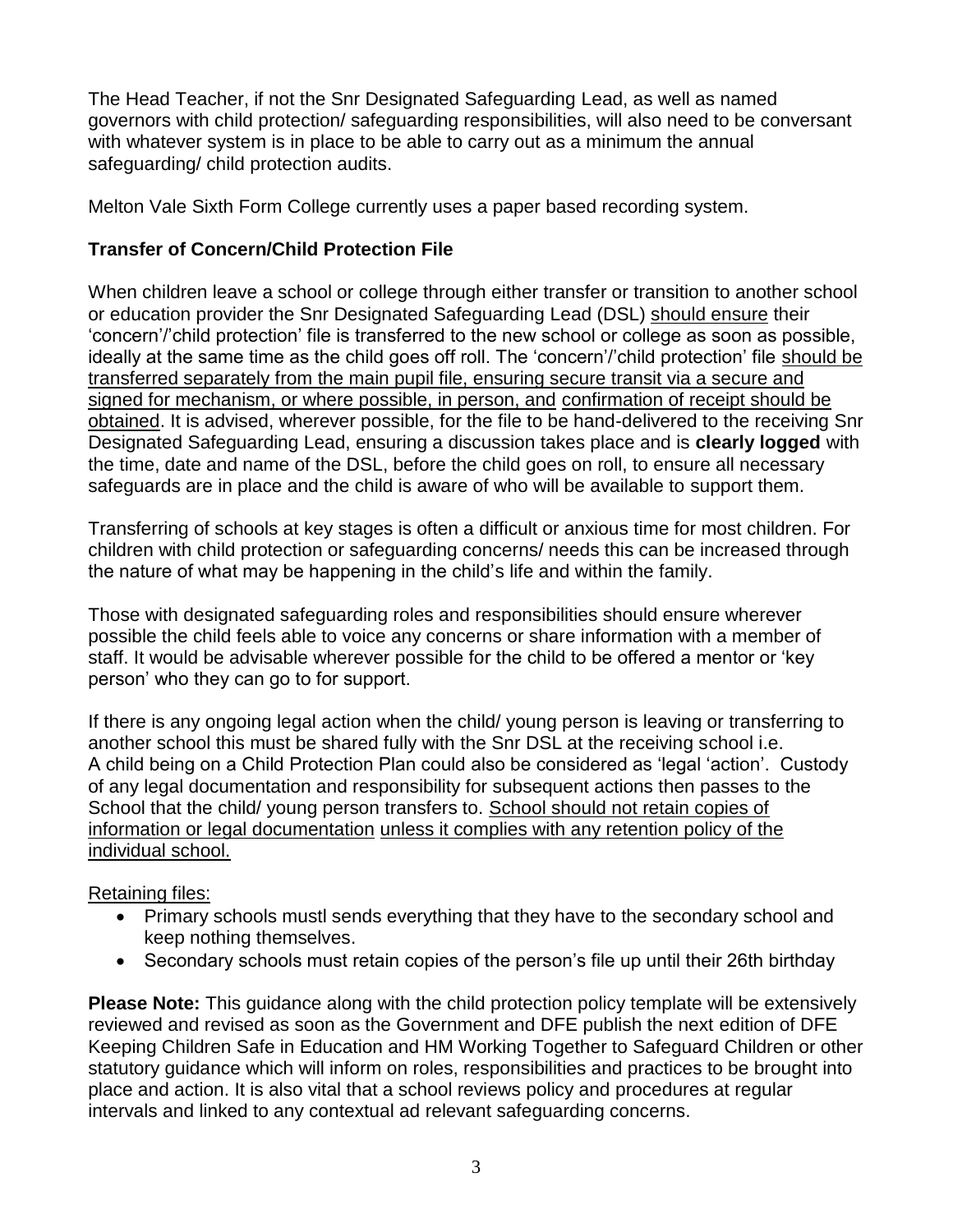# **LEICESTERSHIRE COUNTY COUNCIL CHILDREN & FAMILY SERVICES**

## **(VERSION: September 2021**

**Name of school:-**

Melton Vale Sixth Form College

**This policy is reviewed at least annually by the governing body, and was last reviewed on:-**

14/09/2021

**Signature …………J Walker……………………………………….. (Chair of Governors)**

**Print Name …………John Walker………………………………………**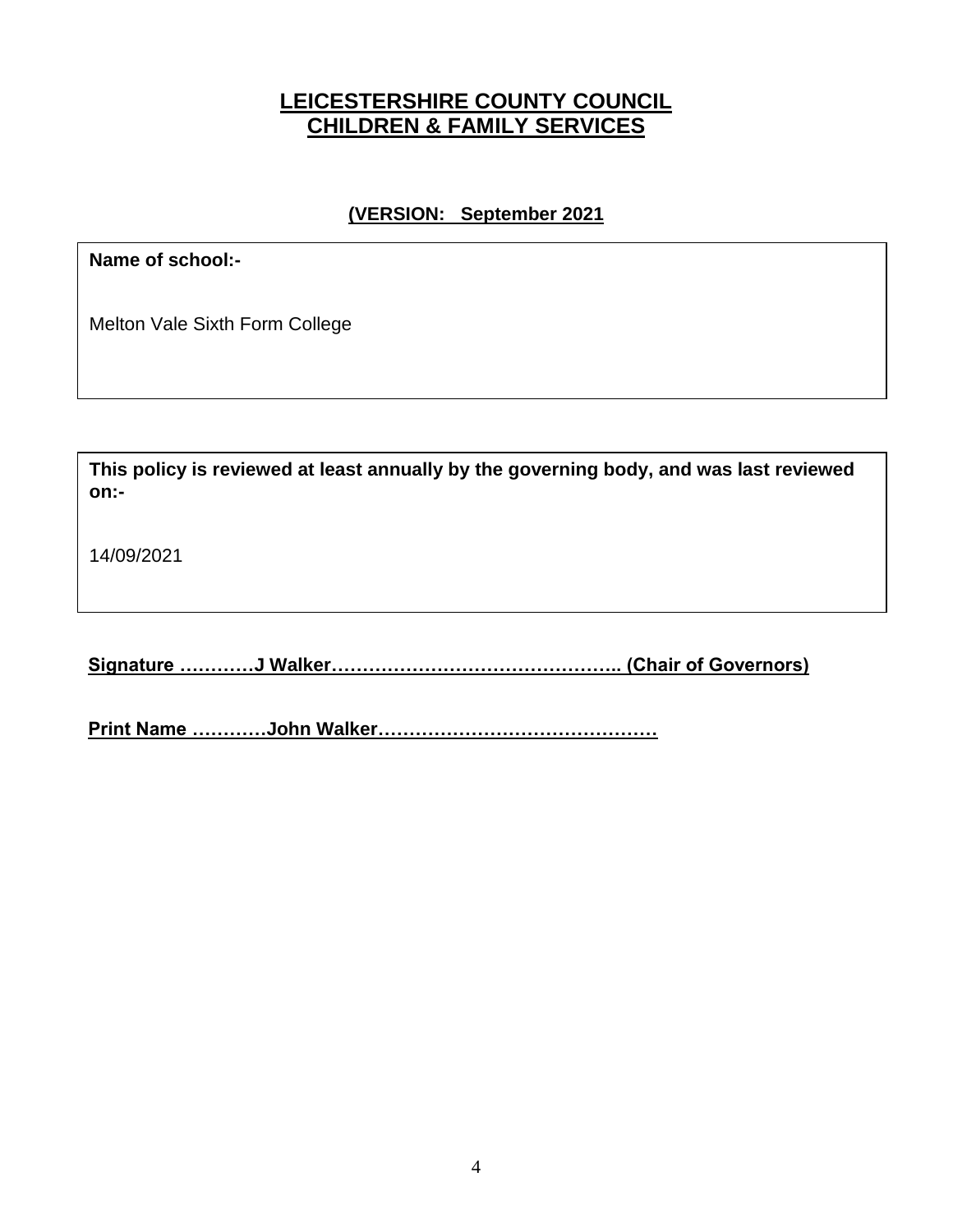| <b>Named staff &amp; contacts</b>                                                                                                                                                                                                                                                                                                       | 3  |
|-----------------------------------------------------------------------------------------------------------------------------------------------------------------------------------------------------------------------------------------------------------------------------------------------------------------------------------------|----|
| <b>Introduction</b>                                                                                                                                                                                                                                                                                                                     | 4  |
| <b>Safeguarding Commitment</b>                                                                                                                                                                                                                                                                                                          | 5  |
| <b>Roles and Responsibilities</b>                                                                                                                                                                                                                                                                                                       |    |
| <b>General</b>                                                                                                                                                                                                                                                                                                                          | 6  |
| <b>Governing Body</b>                                                                                                                                                                                                                                                                                                                   | 6  |
| <b>Headteacher</b>                                                                                                                                                                                                                                                                                                                      | 8  |
| <b>Designated Safeguarding Lead</b>                                                                                                                                                                                                                                                                                                     | 8  |
| <b>Records, Monitoring and Transfer</b>                                                                                                                                                                                                                                                                                                 | 9  |
| Support to pupils and school staff (incl. mental health, peer on peer abuse,<br>online safety, sexual violence and sexual harassment, children missing,<br>child sexual exploitation and child criminal exploitation, serious violence,<br>so-called honour-based violence, modern slavery and human trafficking,<br>private fostering) | 10 |
| Working with parents and carers                                                                                                                                                                                                                                                                                                         | 14 |
| <b>Other Relevant Policies</b>                                                                                                                                                                                                                                                                                                          | 15 |
| <b>Recruitment and Selection of Staff</b>                                                                                                                                                                                                                                                                                               | 16 |
| Appendix 1 - Procedure to follow in cases of possible, alleged or suspected abuse                                                                                                                                                                                                                                                       | 17 |
| Appendix 2 - Procedure for allegations against staff and volunteers                                                                                                                                                                                                                                                                     | 19 |
| Appendix 3 - Low-level concerns policy                                                                                                                                                                                                                                                                                                  | 21 |
| Appendix 4 - EYFS Policy for the use of Cameras and Mobile Phones                                                                                                                                                                                                                                                                       | 23 |
| Appendix 5 - Safeguarding pupils who are vulnerable to extremism and radicalisation                                                                                                                                                                                                                                                     | 24 |
| Appendix 6 – Radicalisation and Extremism Risk Assessment                                                                                                                                                                                                                                                                               | 24 |
| Appendix 7 - Female Genital Mutilation                                                                                                                                                                                                                                                                                                  | 26 |
| Appendix 8 - Indicators of abuse and neglect                                                                                                                                                                                                                                                                                            | 26 |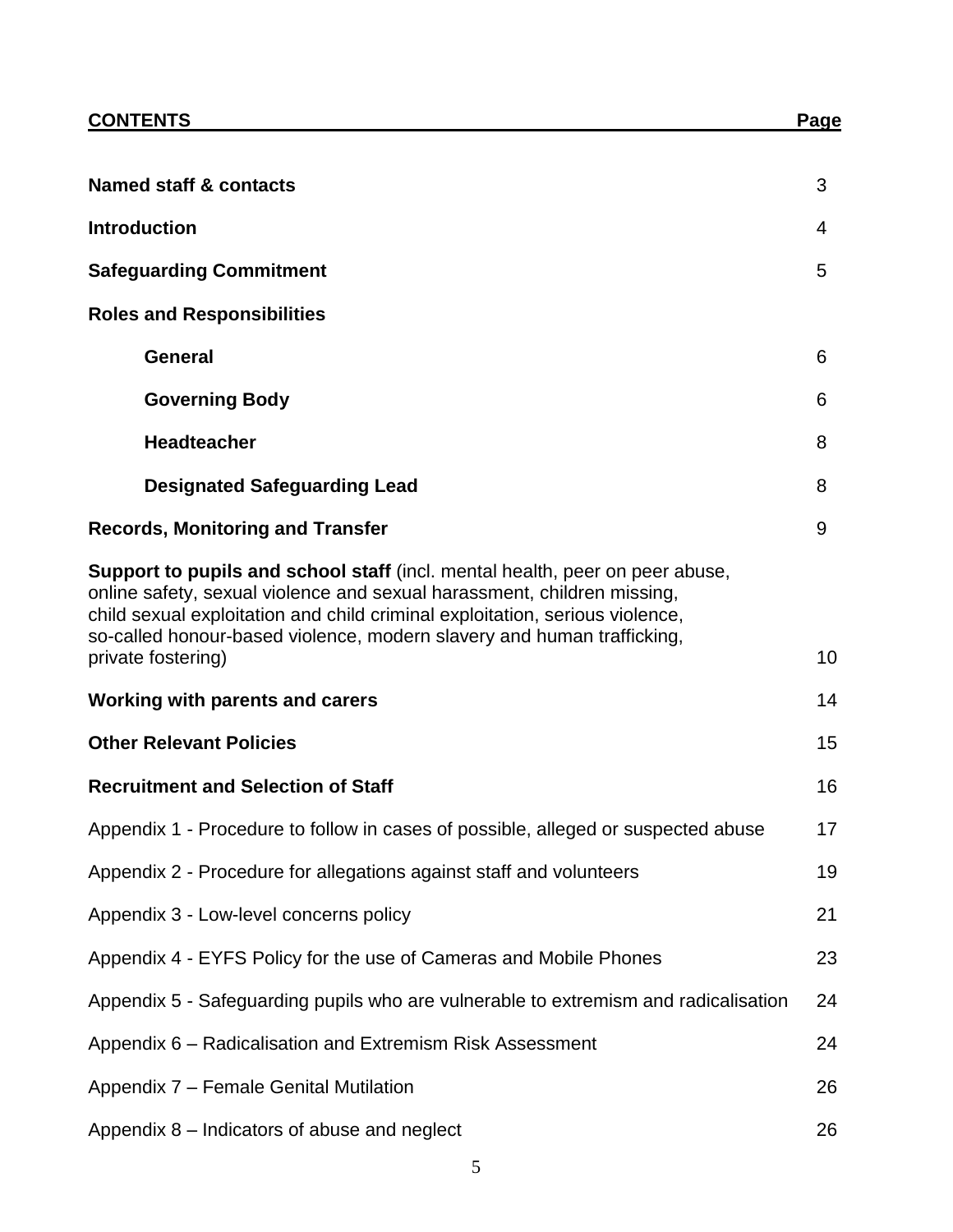#### **Named staff and contacts**

- Designated Safeguarding Lead: Kirstie Johnson, Head of College
- Deputy Designated Safeguarding Lead/s Natasha Roberts, Asst Head of College
- Designated Teacher for Children in Care Kirstie Johnson
- Nominated Safeguarding Governor: John Walker
- Safeguarding and Performance Unit contacts:

#### **Service Manager - Safeguarding and Performance Service**

Hayley Binley 01163057566 / 07538562293

**LADO / Allegations:** Kim Taylor / Lovona Brown 0116 305 7597 **Safeguarding Development Officers:**  Simon Genders 0116 305 7750 Ann Prideaux 0116 305 7317

#### **First Response Children's Duty (Tier 4 Same-day referrals)**

Telephone 0116 3050005 Email [childrensduty@leics.gov.uk](mailto:childrensduty@leics.gov.uk) Address First Response Children's Duty Room 100b County Hall Championship Way **Glenfield** LE3 8RF

**All other referrals including Early Help (Children & Family Wellbeing) Service** <http://lrsb.org.uk/childreport>

**Early Help queries and Consultation Line** 0116 3058727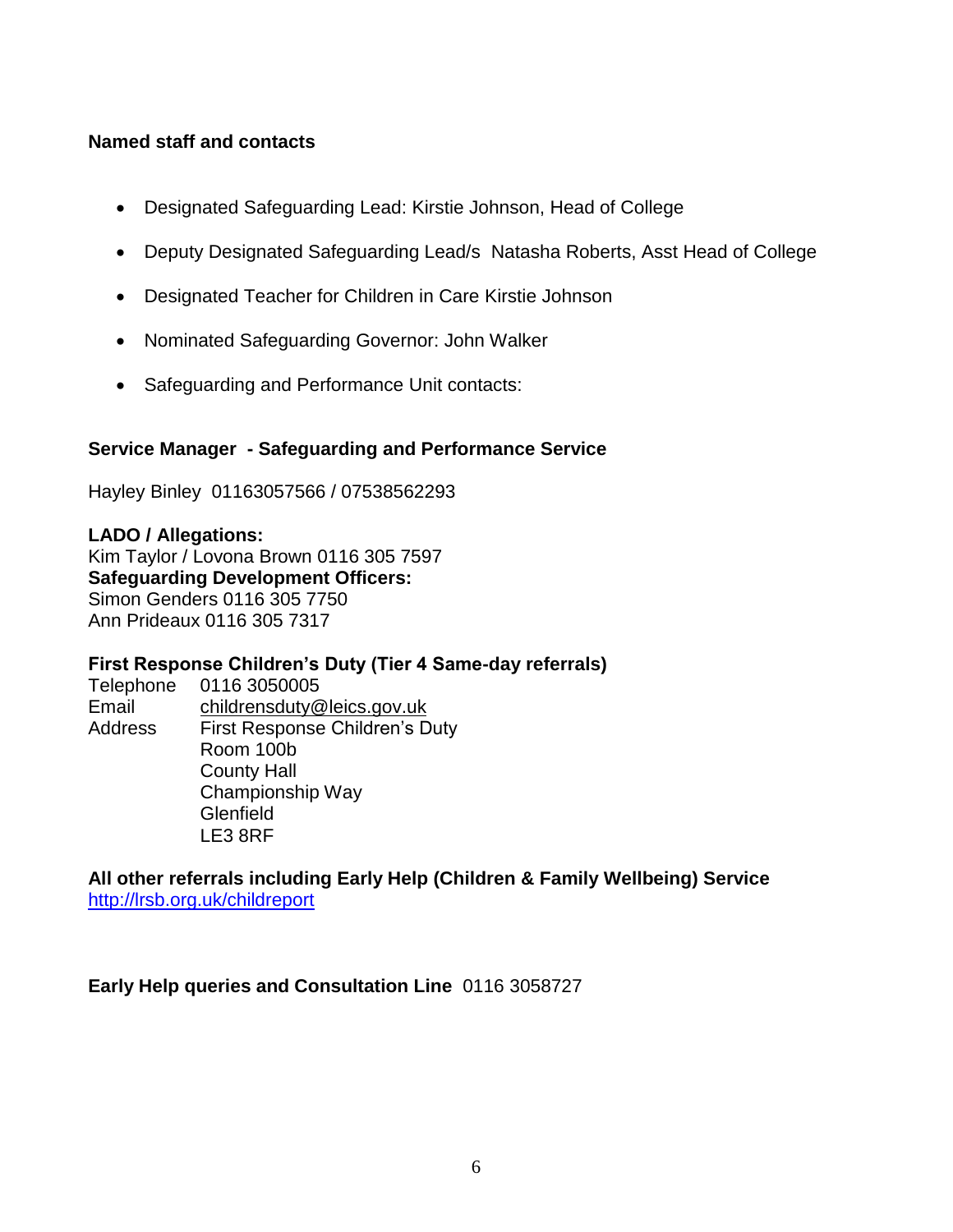#### **1 Introduction**

- 1.1 Melton Vale Sixth Form College fully recognises the contribution it can make to protect children and support pupils in school. The aim of the policy is to safeguard and promote our pupils' welfare, safety and health by fostering an honest, open, caring and supportive environment. We encourage children to talk about their worries and to report their concerns to us. The pupils' welfare is of paramount importance.
- 1.2 This policy is consistent with:
	- the legal duty to safeguard and promote the welfare of children, as described in section 175 of the Education Act 2002 [or section 157 of the Education Act 2002 for independent schools and academies] and the statutory guidance "*Keeping children safe in education – Statutory guidance for schools and colleges", 2021* and *"Working Together to Safeguard Children", 2018.*
	- the Leicestershire and Rutland Safeguarding Children Partnership Multi-Agency Safeguarding Arrangements
- 1.3 There are four main elements to our Safeguarding / Child Protection Policy:
	- **Prevention** (e.g. positive school atmosphere, teaching and pastoral support to pupils, safer recruitment procedures);
	- **Protection** (by following agreed procedures, ensuring staff are trained and supported to respond appropriately and sensitively to Child Protection concerns);
	- **Support** (to pupils and school staff and to children who may have been harmed or abused);
	- **Working with parents** (to ensure appropriate communications and actions are undertaken).
- 1.4 This policy applies to all staff, volunteers, governors and visitors to the school. We recognise that child protection is the responsibility of all adults in school. We will ensure that all parents and other working partners are aware of our child protection policy by mentioning it in our school prospectus, displaying appropriate information in our reception and on the school website and by raising awareness at meetings with parents as appropriate.

#### 1.5 **Extended school activities**

Where the Governing Body provides services or activities directly under the supervision or management of school staff, the school's arrangements for child protection will apply. Where services or activities are provided separately by another body, the Governing Body will seek assurance in writing that the body concerned has appropriate policies and procedures in place to safeguard and protect children (inspecting these where needed) and that there are arrangements to liaise with the school on these matters where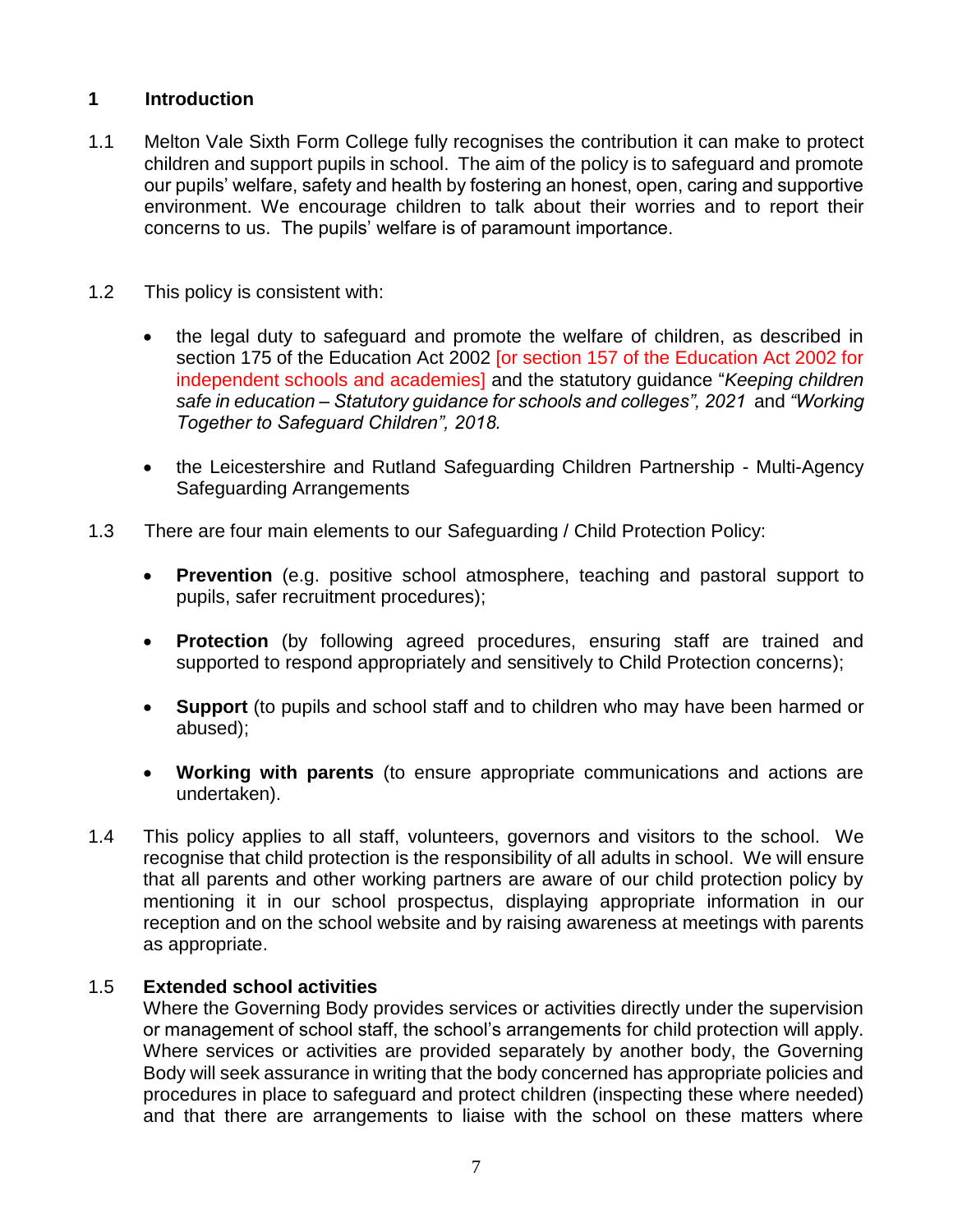appropriate. Safeguarding requirements will be included in any lease or hire agreement as a condition of use; and any failure to comply will lead to termination of the agreement.

#### **2 Safeguarding Commitment**

- 2.1 For the purposes of this policy, safeguarding and promoting the welfare of children is defined as:
	- protecting children from maltreatment;
	- preventing impairment of children's mental and physical health or development;
	- ensuring that children grow up in circumstances consistent with the provision of safe and effective care; and
	- taking action to enable all children to have the best outcomes.
- 2.2 The school adopts an open and accepting attitude towards children as part of its responsibility for pastoral care. Staff encourage children and parents to feel free to talk about any concerns and to see school as a safe place when there are difficulties. Children's worries and fears will be taken seriously and children are encouraged to seek help from members of staff.
- 2.3 Our school will therefore:
	- Establish and maintain an ethos where children feel secure and are encouraged to talk, and are listened to;
	- Ensure that children's wishes and feelings are taken into account when determining what actions to take and services to provide and that they are able to express their views and give feedback. We will always seek to act in the best interests of children.
	- Ensure that children know that there are adults in the school whom they can approach if they are worried or are in difficulty;
	- Include in the curriculum activities and opportunities for PSHE / Citizenship / Relationships Education, Relationships and Sex Education and Health Education which equip children with the skills they need to stay safe from abuse (including online and other contexts children are in), and to know to whom they can turn for help;
	- Ensure every effort is made to establish effective working relationships with parents and colleagues from other agencies;
	- Operate safer recruitment procedures and make sure that all appropriate checks are carried out and recorded on the single central record for new staff and volunteers who will work with children, including identity, right to work, enhanced DBS criminal record and barred list (and overseas where needed), references, and prohibition from teaching or managing in schools (s.128) etc (see Keeping children safe in education part 3).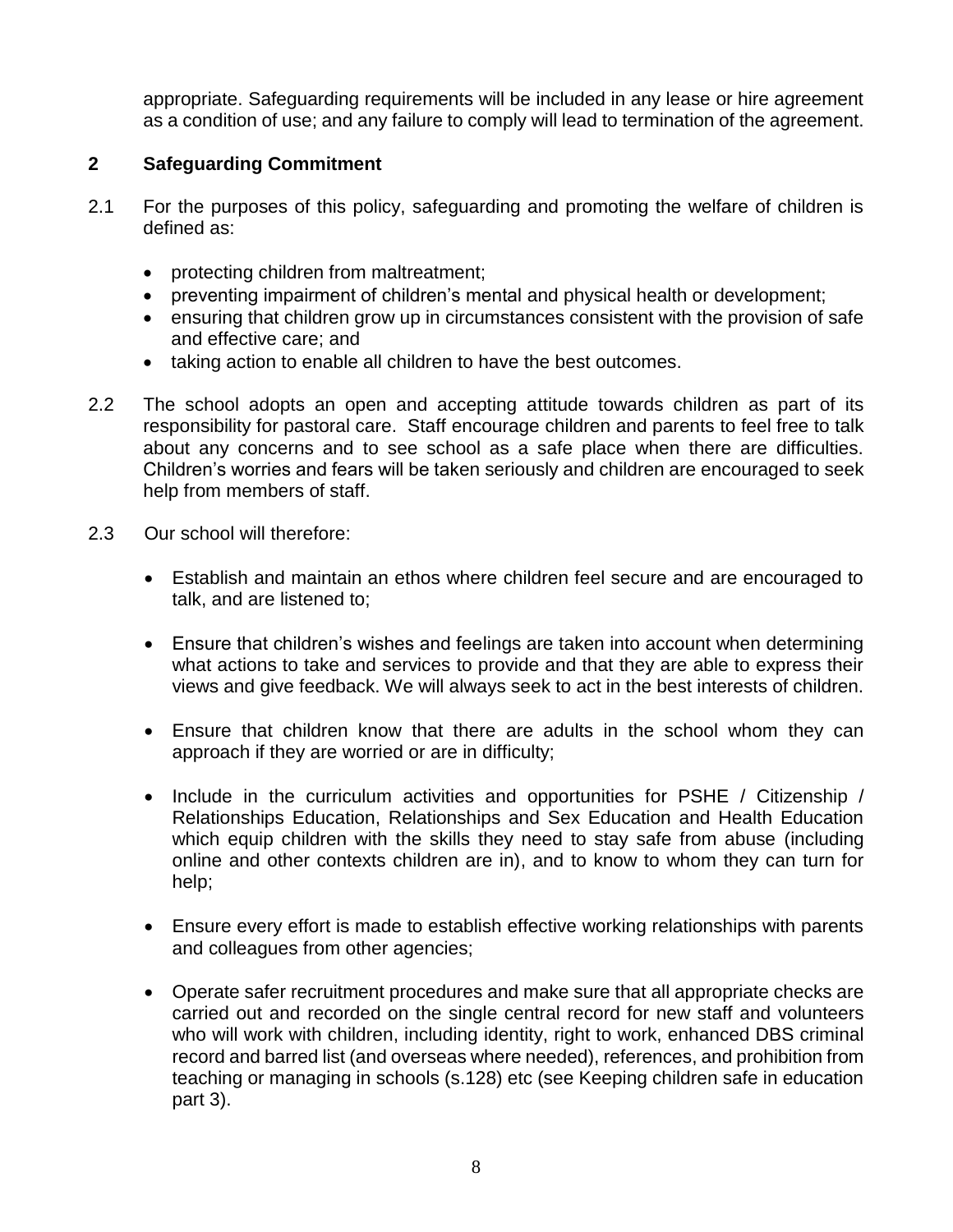# 2.4 **Safeguarding in the Curriculum**

Children are taught about safeguarding in school. The following areas are among those addressed in PSHE and Relationships Education, Relationships and Sex Education and Health Education and in the wider curriculum:-

- Bullying (including Cyberbullying)
- Drugs, alcohol and substance misuse (including awareness of County Lines and the Criminal Exploitation of children where appropriate)
- Online safety
- The danger of meeting up with strangers
- Domestic Abuse
- Healthy Relationships / Consent
- (so called) Honour Based Abuse issues e.g. forced marriage, Female Genital Mutilation (FGM) (see Appendix 6),
- Sexual exploitation of children (CSE), including online
- Child criminal exploitation (including cybercrime)
- Preventing Extremism and Radicalisation (see Appendices 4 and 5)

#### **3 Roles and Responsibilities**

3.1 General

All adults working with or on behalf of children have a responsibility to safeguard and promote their welfare. This includes a responsibility to be alert to possible abuse and to record and report concerns to staff identified with child protection responsibilities within the school.

The names of the Designated Safeguarding Lead and Deputy Designated Safeguarding Leads for the current year are listed at the start of this document.

#### 3.2 **Governing Body**

In accordance with the statutory guidance "Keeping children safe in education" 2021*,* the Governing Body will ensure that:-

- The school has its own child protection/safeguarding policy, procedures and training in place which are effective and comply with the law at all times.The policy is made available publicly.
- The school operates safer recruitment practices, including appropriate use of references and checks on new staff and volunteers. Furthermore, the Headteacher, nominated Governors and other staff involved in the recruitment process have undertaken Safer Recruitment Training.
- There are procedures for dealing with safeguarding concerns (including lower level concerns) and allegations of abuse against members of staff and volunteers (see Appendix 2).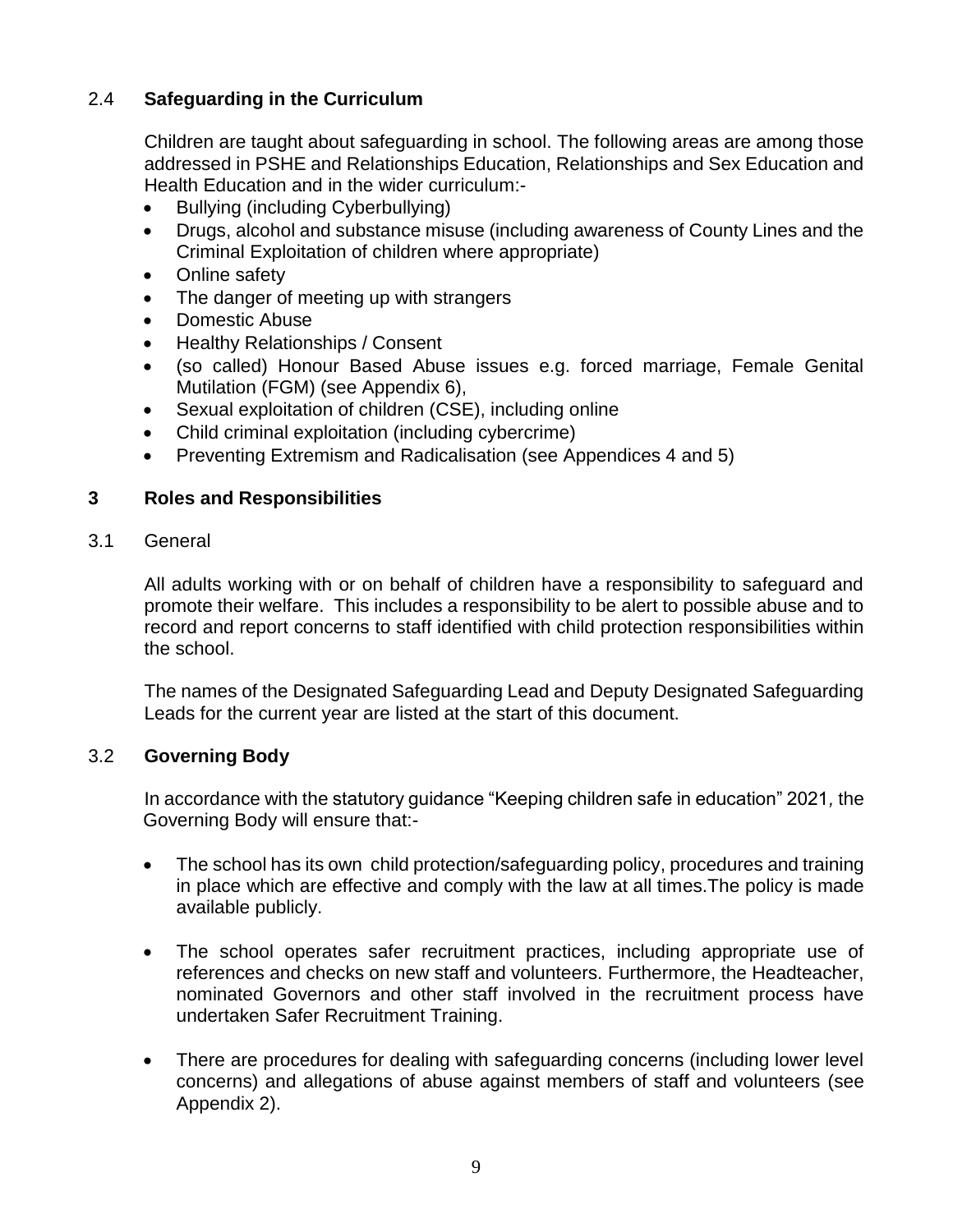- There is a senior member of the school's leadership team who is designated to take lead responsibility for dealing with child protection (the "Designated Safeguarding Lead") and there is always cover for this role with appropriate arrangements for before/after school and out of term time activities.
- The Designated Safeguarding Lead undertakes effective Local Authority training (in addition to basic child protection training) and this is refreshed every two years. In addition to this formal training, their knowledge and skills are updated at regular intervals (at least annually) using safeguarding briefings etc.
- The Headteacher, and all other staff and volunteers who work with children (including early years practitioners within any settings on the school site), undertake appropriate training which is regularly updated at least annually, (and more comprehensively, every three years in compliance with the Safeguarding Children Partnership protocol); and new staff and volunteers who work with children are made aware of the school's arrangements for child protection and their responsibilities (including this policy, Part 1 of Keeping Children Safe in Education (or Annex A, if appropriate), the pupil behaviour policy, the staff behaviour policy (code of conduct), the role of the Designated Safeguarding Lead and how to respond to children who go missing from education). The Local Authority Induction leaflet, ("Safeguarding in Education Induction – Child Protection Information, Safer Working Practice") will be used as part of this induction and Annex B from "Keeping children safe in education" 2021 is provided to all staff working directly with children.
- Any deficiencies or weaknesses brought to the attention of the Governing Body will be rectified without delay.
- The Chair of Governors (or, in the absence of a Chair, the Vice Chair) deals with any safeguarding concerns or allegations of abuse made against the Headteacher, in liaison with the Local Authority Allegations Manager (LADO). Concerns ro allegations would also be referred to Helen Duffy, Safeguarding Lead for Nova Education Trust.
- Effective policies and procedures are in place and updated annually including a behaviour "code of conduct" for staff and volunteers - "Guidance for Safer Working Practice for those who work with children in education settings May 2019" (supplemented where necessary by the COVID-19 Addendum April 2020). Information is provided to the Local Authority (acting on behalf of the Safeguarding Children Partnership) through the Safeguarding Annual Return.
- There is an individual member of the Governing Body who will champion issues to do with safeguarding children and child protection within the school, liaise with the Designated Safeguarding Lead, and provide information and compliance/monitoring reports to the Governing Body.
- The school contributes to inter-agency working in line with statutory guidance "Working Together to Safeguard Children" 2018 including providing a co-ordinated offer of Early Help for children who require this. This Early Help may be offered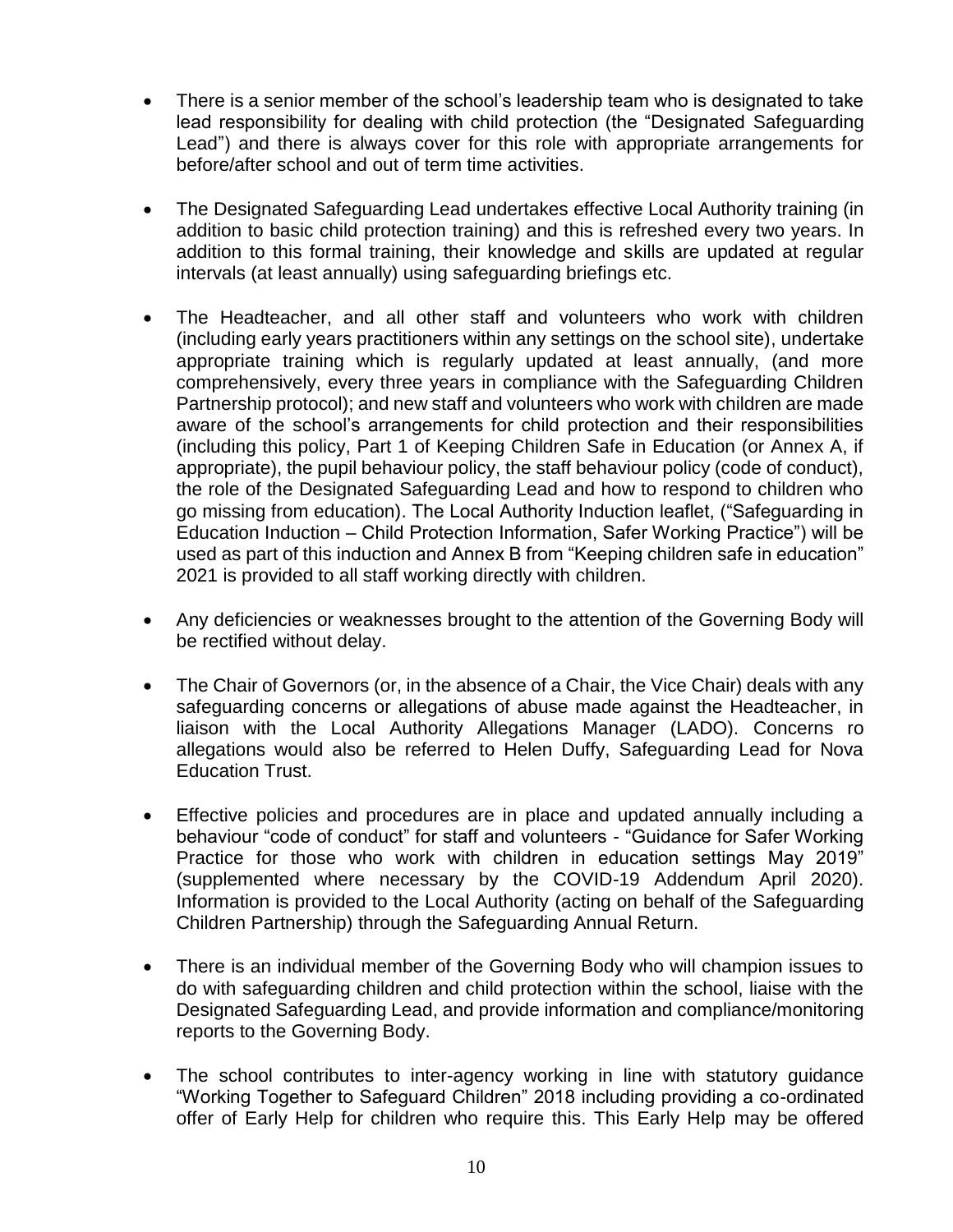directly through school provision or via referral to an external support agency. Safeguarding arrangements take into account the procedures and practice of the local authority and the Leicestershire and Rutland Safeguarding Children Partnership.

#### 3.3 **Headteacher**

The Headteacher of the school will ensure that:

- The policies and procedures adopted by the Governing Body are effectively implemented and followed by all staff;
- Sufficient resources and time are allocated to enable the Designated Safeguarding Lead and other staff to discharge their responsibilities, including taking part in strategy discussions and other inter-agency meetings, and contributing to the assessment of children;
- Allegations of abuse or concerns that a member of staff or adult working at school may pose a risk of harm to children or young people are notified to the Local Authority Designated Officer, where the threshold is met.
- All staff and volunteers feel able to raise concerns about poor or unsafe practice in regard to children, and such concerns are addressed sensitively and effectively in a timely manner. The NSPCC whistle blowing helpline number is also available (0800 028 0285).
- All staff are made aware that they have an individual responsibility to pass on safeguarding concerns and that if all else fails to report these directly to Children's Social Care (Children and Family Specialist Services) or the Police.

#### 3.4 **Designated Safeguarding Lead**

The Designated Safeguarding Lead (or a Deputy) will always be available for staff to discuss any safeguarding concerns. The responsibilities of the DSL are found in Annex C of "Keeping children safe in education". The DSL is a senior member of staff on the senior leadership team and the role is explicit in their job description. Responsibilities include:

- **Managing referrals** to the local authority children's social care, to the Channel programme, to the Disclosure and Barring Service for staff dismissed for safeguarding concerns (as required), to the Police where a crime may have been committed
- **Working with others** to act as a source of support and advice, to act as a point of contact for the safeguarding partners, to liaise with the headteacher or principal about issues especially to do with ongoing enquiries under section 47 of the Children Act 1989 and police investigations, to liaise with staff when deciding to make a referral to relevant agencies so that children's needs are considered holistically, to liaise with the senior mental health lead, to promote supportive engagement with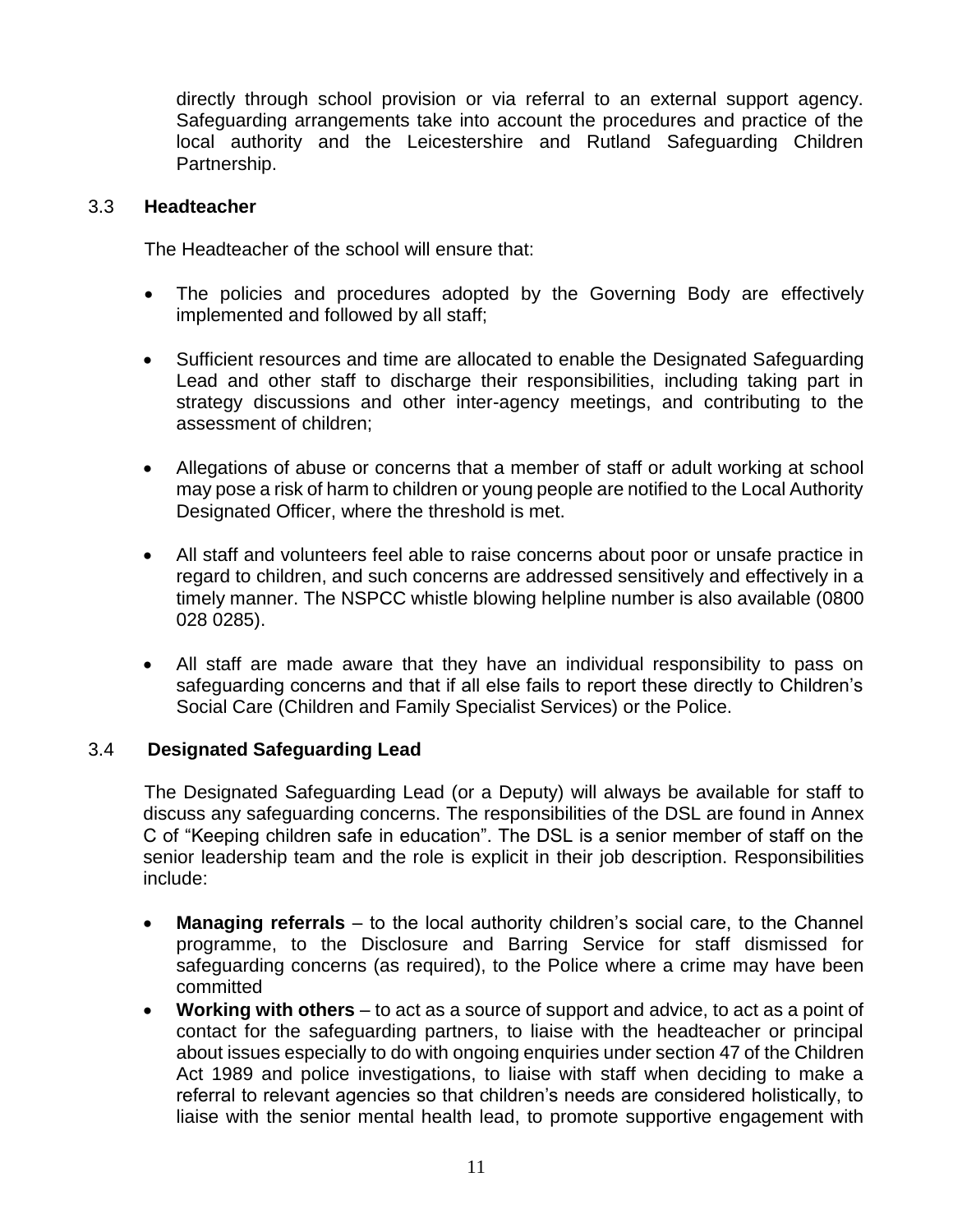parents and carers, to take the lead in promoting educational outcomes for children in need and those with a social worker, to liaise with the Governing Body and the Local Authority on any deficiencies brought to the attention of the Governing Body and how these should be rectified without delay

- **Information sharing and managing safeguarding files** keeping files confidential, secure and up to date, in a separate file for each child, including a clear and comprehensive summary, detailing how the concern was followed up and resolved, with a note of actions, decisions and the outcome, sharing information as required to safeguard children and transferring records and other relevant information to the new school within 5 days or in advance if necessary
- **Raising Awareness** ensuring each member of staff and volunteer understands the child protection policy which is reviewed at least annually, making it available publicly, ensuring staff have access to relevant training and induction, promotoing educational outcomes by sharing relevant information about vulnerable children
- **Training, knowledge and skills**  to undergo DSL training every two years (updating at least annually via bulletins etc) and to attend Prevent awareness training, in order to understand assessment and referral processes, to contribute effectively to child protection conferences including the importance of sharing information, to understand the lasting impact that adversity and trauma can have on children and how to respond to this, to be alert to children with specific needs eg SEND, those with health conditions and young carers, to understand the unique risks associated with online safety
- **Providing support to staff** to help them feel confident on welfare, safeguarding and child protection matters, to provide support in the referral process if required and to help them to understand that safeguarding and educational outcomes are linked
- **Understanding the views of children**  encouraging a culture of listening to children and taking account of their wishes and feelings in measues taken to protect them and understanding the difficulties children may have in approaching staff about their circumstances
- **Holding and sharing information** sharing with safeguarding partners, other agencies and professionals and transferring records between schools and colleges in accordance with data protection legislation, keeping detailed, accurate and secure written records and understanding the purpose of this

# **4 Records, Monitoring and Transfer**

- 4.1 Well-kept records are essential to good child protection practice. All staff are clear about the need to record and report concerns about a child or children within the school. Records of concerns are written down *(or typed)*, signed *(possibly electronically)* and dated and passed immediately to the Designated Safeguarding Lead (or a Deputy). The Designated Safeguarding Lead is responsible for such records and for deciding at what point these records should be shared with other agencies (in accordance with the Data Protection Act 2018 and GDPR principles).
- 4.2 Records relating to actual or alleged abuse or neglect are stored apart from normal pupil or staff records. Normal records sometimes have markers to show that there is sensitive material stored elsewhere. This is to protect individuals from accidental access to sensitive material by those who do not need to know.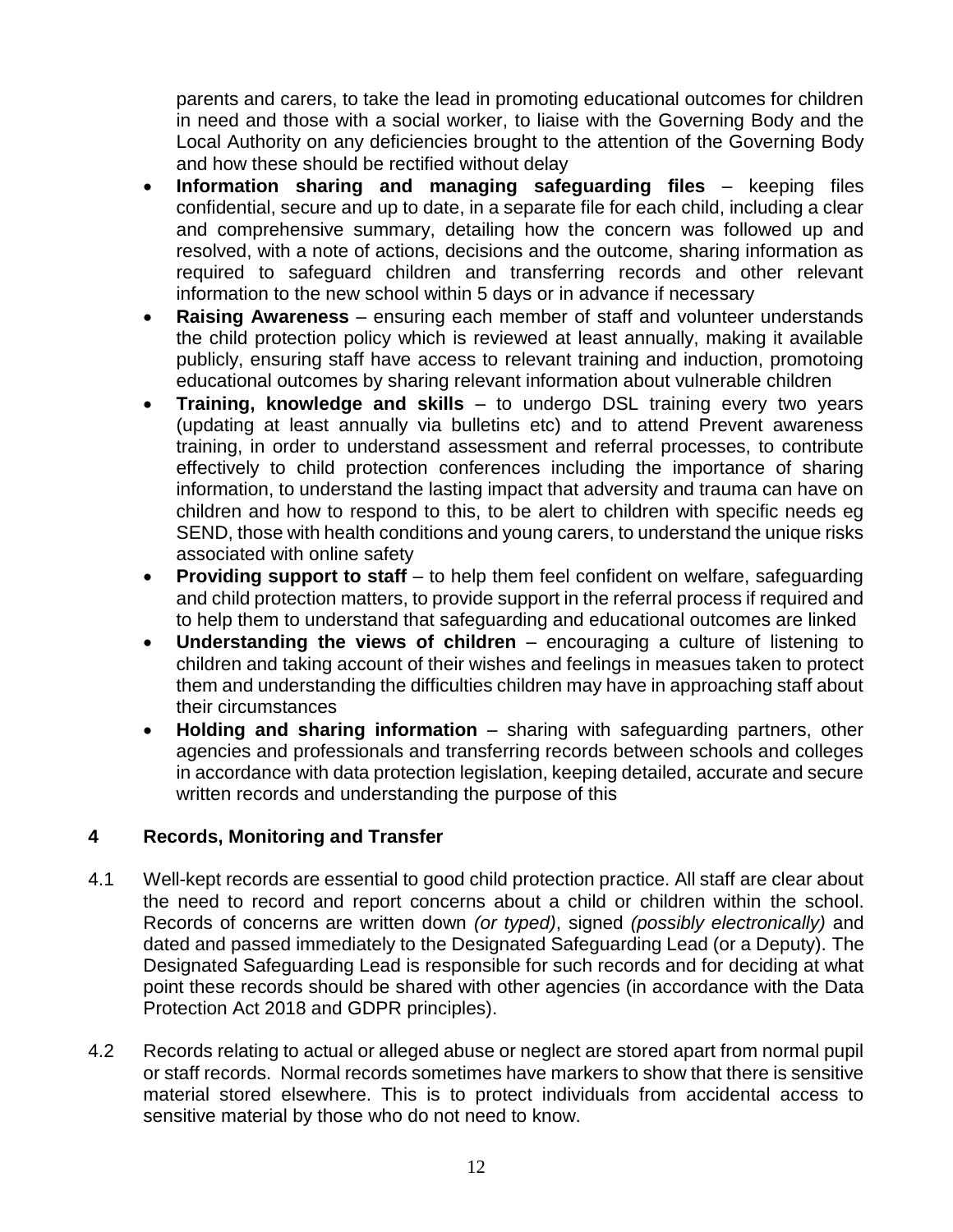- 4.3 Child protection records are stored securely, with access confined to specific staff, eg the Designated Safeguarding Lead (and relevant deputies) and the Headteacher.
- 4.4 Child protection records are reviewed regularly to check whether any action or updating is needed. This includes monitoring patterns of complaints or concerns about any individuals and ensuring these are acted upon. A case file chronology, summarizing case activity and significant events in the child's life, helps to enable effective monitoring. Any actions taken are clearly indicated.
- 4.5 When children transfer school their safeguarding records are also transferred within 5 days of them starting. Safeguarding records will be transferred separately from other records and best practice is to pass these directly to a Designated Safeguarding Lead in the receiving school *[or 6th form / FE college]*, with any necessary discussion or explanation and to obtain a signed and dated record of the transfer. Where a child needs specific ongoing support, relevant information will be transferred prior to the child arriving at their new school. In the event of a child moving out of area and a physical handover not being possible then the most secure method should be found to send the confidential records to a named Designated Safeguarding Lead and a photocopy kept until receipt is confirmed. Files requested by other agencies e.g. Police, are copied.

#### **5 Support to pupils and school staff**

5.1 **Support to pupils (including those about whom there are mental health concerns)** Our school recognises that children who are abused or who witness violence may find it difficult to develop a sense of self-worth and view their lives in a positive way and that this is likely to adversely impact their mental health and emotional well-being. Children may be vulnerable because, for instance, they have an allocated social worker, have a disability, are in care, a care-leaver or previously looked after, or are experiencing some form of neglect. It is therefore important that staff recognize that mental health concerns can, in some cases, be an indicator that a child has suffered or is at risk of suffering abuse, neglect or exploitation. Staff are well placed to observe children day-to-day and identify those whose behaviour suggests that they may be experiencing a mental health problem or be at risk of developing one. Where children have suffered abuse and neglect, or other potentially traumatic adverse childhood experiences, this can have a lasting impact throughout childhood, adolescence and into adulthood. For such children school may be one of the few stable, secure and predictable components of their lives. If staff have a mental health concern about a child that is also a safeguarding concern, immediate action will be taken, following this policy and speaking to the designated safeguarding lead or a deputy. Our school seeks to remove any barriers that may exist in being able to recognise abuse or neglect in pupils with Special Educational Needs, disabilities or physical health issues. We will seek to provide such children with the necessary support to build their self-esteem and confidence, helping them to secure the very best educational outcomes they are able to achieve. The context in which safeguarding incidents and/or behaviours occur, whether in school or within or outside the home (including online), will be considered by staff, particularly the DSL and Deputy DSLs. Any associated threats or risks will be included in assessments and relevant information included in referrals to Children's Social Care. General indicators of abuse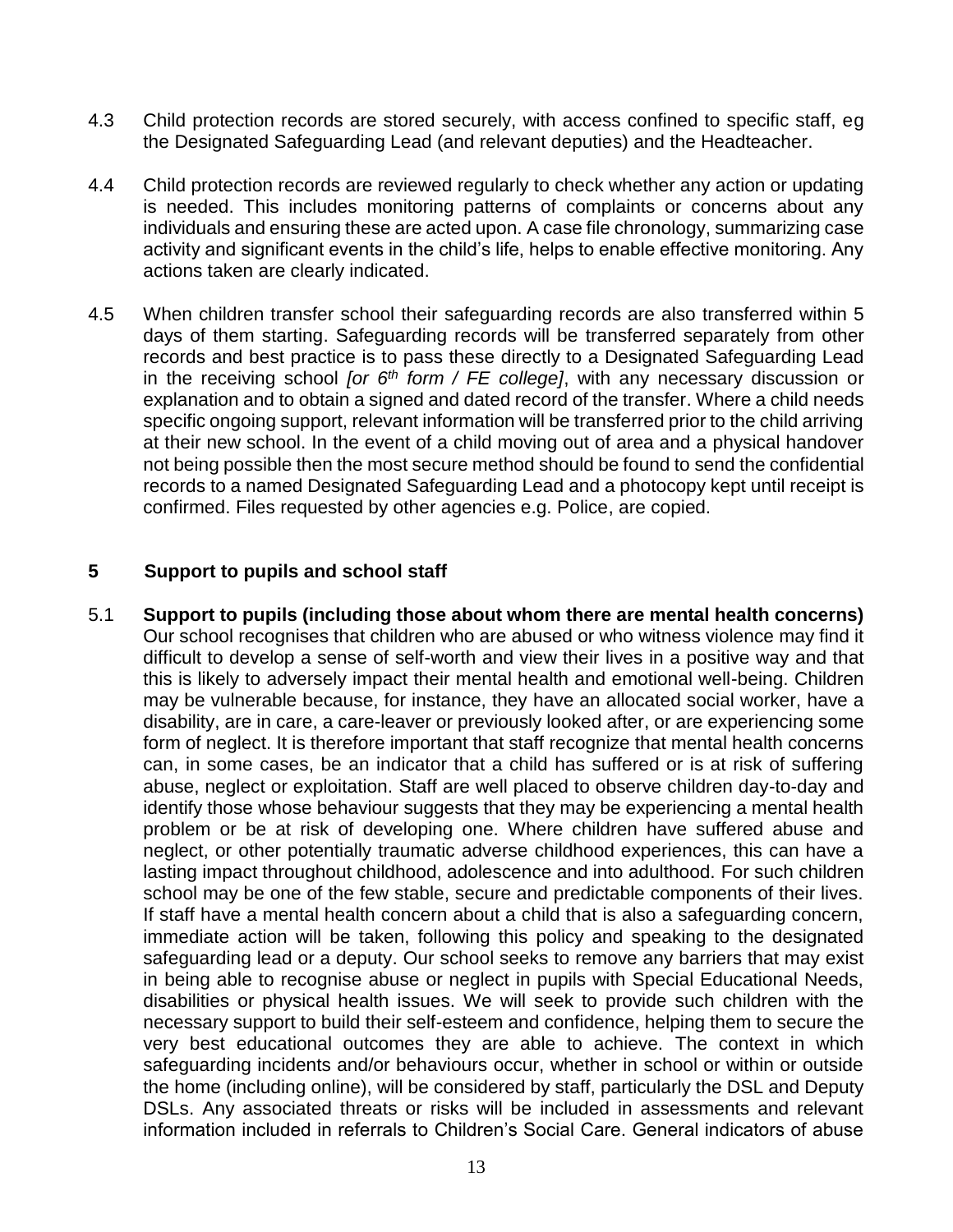and neglect (from Part 1 of the statutory guidance) are also included in Appendix 7 of this policy and further information about specific forms of abuse are contained within Appendix B of the statutory guidance, "Keeping Children Safe in Education".

- 5.2 **Peer on peer/child on child abuse** We recognise that children sometimes display harmful behaviour themselves and that even if there are no reports, it may still be happening. Incidents or allegations will be referred on for appropriate support and intervention. Such abuse is unacceptable and will not be tolerated at all or passed off as "banter", "just having a laugh" or "part of growing up". This abuse could for example include sexual violence and sexual harassment, "upskirting", initiation/hazing type violence, all forms of bullying, abuse in intimate relationships between peers, consensual and non-consensual sharing of indecent images, causing someone to engage in sexual activity without consent and physical violence (eg hitting, kicking, shaking, biting, hair pulling, etc). This may be experienced by both boys and girls, however, girls are more likely to be the victims and boys perpetrators. There are different school and local authority or Safeguarding Children Partnership guidances and policies which detail the school's procedures to address and minimise these concerns including;
	- 1. Pupil Behaviour Policy
	- 2. Anti-bullying Policy
	- 3. E-safety/Online safety Policy

4. "Guidance for schools working with children who display harmful sexual behaviour" (Leicestershire LA Guidance)

5. DfE guidance "Sexual violence and sexual harassment between children in schools and colleges" and Part 5 of "Keeping children safe in education".

Children will be encouraged to report to a trusted adult in school all incidents of peer on peer abuse wherever it may have happened and will be taught about alternative ways of doing this both in school and elsewhere eg via a "worry box". They will always be taken seriously and never given the impression that they are creating a problem by reporting their concern or made to feel ashamed. Where an incident has occurred or specific risks are identified, the details will be added to a safeguarding or behaviour record for the children concerned and a thorough investigation conducted by the DSL. A written risk assessment will be undertaken by the DSL in order to minimise the risk of further harm and to ensure the safety of all staff and pupils. Parents or carers of the children involved will be informed as soon as it is appropriate to do so. Support plans will be written and help offered, by different adults in school (to avoid a possible conflict of interest), to the alleged victim, the child or young person accused and any other children involved. A referral to any relevant outside agency will be made eg Police or Social Care. Detailed procedures are included in the linked school policies listed above.

The following steps will be taken to minimise the risk of peer on peer abuse:

- Staff training to ensure an understanding of what it is and how to recognise signs
- Promotion of a supportive environment by teaching about acceptable and unacceptable behaviours (including online) in both assembies and the wider curriculum eg RSHE
- Clear procedures put in place to govern the use of mobile phones in school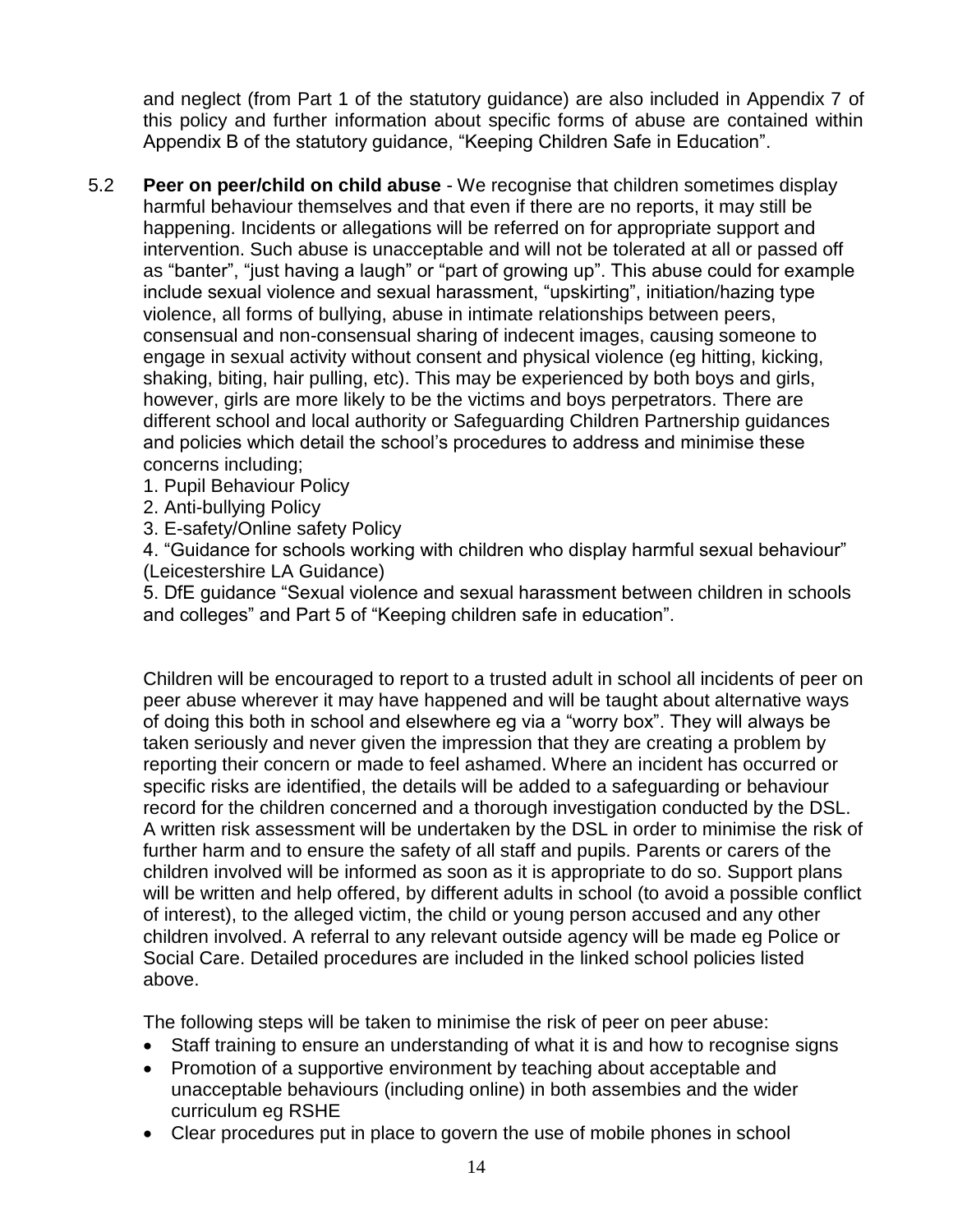- Appropriate staff supervision of pupils and identifying locations around the school site that are less visible and may present more risk to pupils
- 5.3 **Online safety**  We recognise that technology is a significant component in many safeguarding and wellbeing issues and that children are at risk of abuse online as well as face to face. Some children may use mobile and smart technology, whilst at school and outside of school, to sexually harass their peers, share indecent images (consensually and non-consensually) and view and share pornography and other harmful content. Many children have unrestricted access to the internet via their mobile phones and our online safety policy describes the rules governing their use in school. It also sets out the school's response to incidents which may involve one or more of the four areas of risk – content, contact, conduct and commerce. Online safety is a consideration running through the planning and implementation of all relevant policies and procedures. Staff will always respond if informed that children have been involved in sharing indecent images. The DfE guidance "Sharing nudes and semi-nudes: advice for education settings working with children and young people" (Dec 2020) will be used to guide the school's response on a case by case basis.

The key points for staff being:-

- Report immediately to the DSL
- Never view, copy, print, share, store or save the imagery, or ask a child to share or download – this is illegal.
- If you have already viewed the imagery by accident (e.g. if a young person has showed it to you before you could ask them not to), report this to the DSL (or equivalent) and seek support.
- Do not delete the imagery or ask the young person to delete it.
- Do not ask the child/children or young person(s) who are involved in the incident to disclose information regarding the imagery. This is the responsibility of the DSL (or equivalent).
- Do not share information about the incident with other members of staff, the young person(s) it involves or their, or other, parents and/or carers.
- Do not say or do anything to blame or shame any young people involved.
- Do explain to them that you need to report it and reassure them that they will receive support and help from the DSL (or equivalent).
- 5.4 **Sexual violence and sexual harassment** Sexual violence refers to sexual offences as described under the Sexual Offences Act 2003 including rape and sexual assault. Sexual harassment is 'unwanted conduct of a sexual nature' that can occur online and offline and may include sexual name-calling, taunting or "jokes" and physical behaviour, for example, deliberately brushing against someone or interfering with clothes. 'Upskirting' is also a criminal offence (under the Voyeurism (Offences) Act 2019) and typically involves taking a picture under a person's clothing (not necessarily a skirt) without them knowing, in order to obtain sexual gratification or to cause humiliation, distress or alarm (anyone of any gender can be a victim). Evidence shows that girls, children with SEND and LGBT children are more likely to be the victims of sexual violence and harassment and boys are more likely to be the perpetrators. However, sexual violence and sexual harassment can occur between children of any gender.

#### **Curriculum**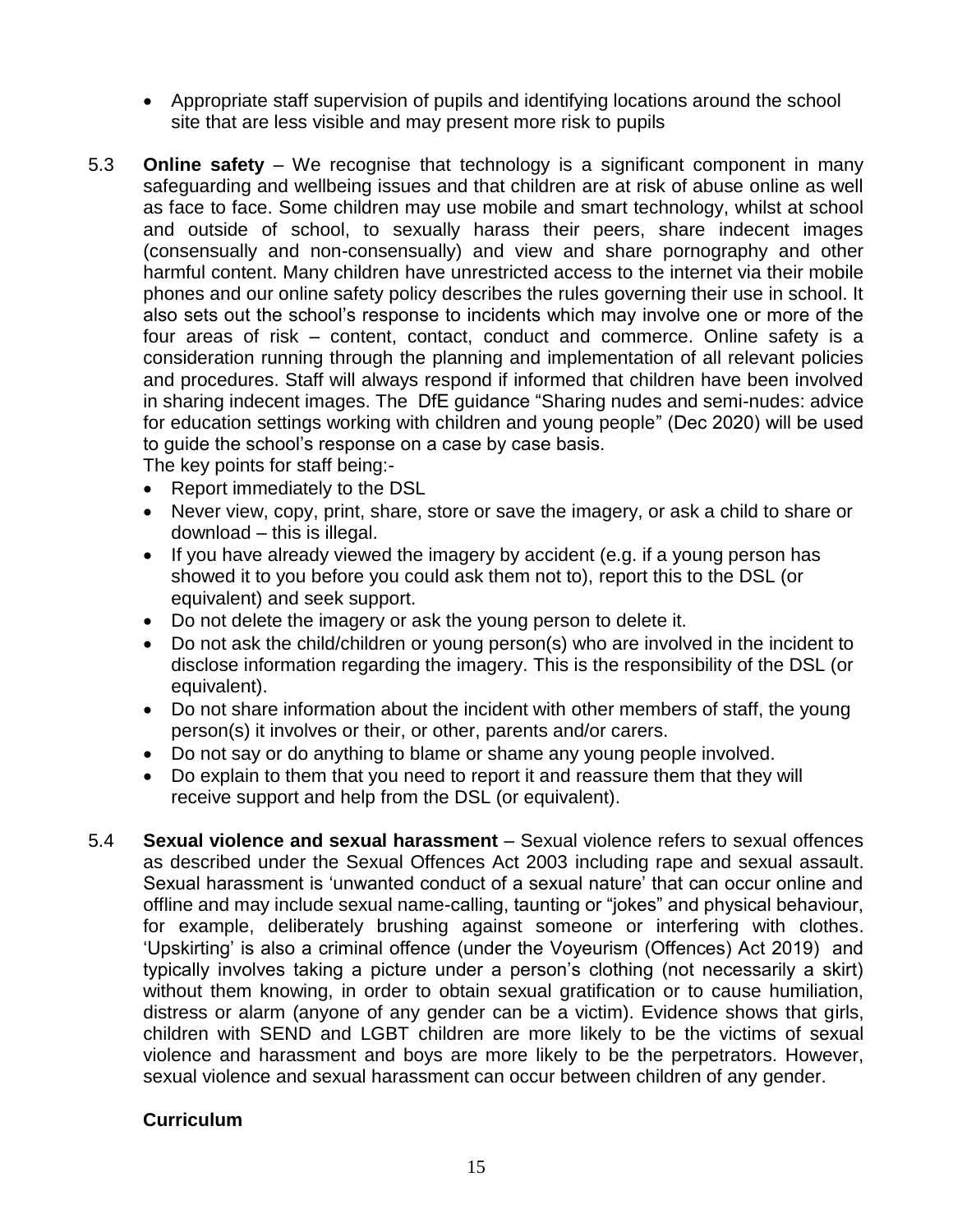• Planned PHSE and Relationships, Sex and Health Education will include personal privacy, respect and consent so that children will have a better understanding of how to behave towards their peers including online. This will be taught alongside other safeguarding issues as set out in the DfE statutory guidance "Relationships Education, Relationships and Sex Education (RSE) and Health Education" . This will be appropriate to pupils' age and stage of development. It will also be underpinned by the school's behaviour policy and pastoral support system.

#### **Responding to an incident**

- School will follow the DfE guidance, 'Sexual violence and sexual harassment between children in schools and colleges', September 2021.
- Relevant staff will liaise with the police, social care and parents as appropriate.
- Support will be offered to both the alleged victim(s) and child(ren) accused. Parents will be included in discussions about the format that this support will take.
- 5.5 **Children Missing (including absence from school)** our school recognises the entitlement that all children have to education and will work closely with the local authority to share information about pupils who may be missing out on full time education or who go missing from education. The local authority will also be informed where children are to be removed from the school register a) to be educated outside the school system; b) for medical reasons; c) because they have ceased to attend; d) because they are in custody; d) because they have been permanently excluded. We also recognise that when children go missing this is a sign that they may have been targeted by perpetrators of Child Sexual Exploitation and/or drug related criminals (County Lines). Children may also be groomed into participating in other forms of criminal exploitation including cybercrime, serious violence and violent crime. Children who attend an alternative education provision or have an agreed reduced timetable are more likely to be vulnerable to these forms of exploitation.
- 5.6 **Child Sexual Exploitation (CSE) and Child Criminal Exploitation (CCE)** are forms of abuse and both occur where an individual or group takes advantage of an imbalance in power to coerce, manipulate or deceive a child into sexual or criminal activity. Whilst age may be the most obvious, this power imbalance can also be due to a range of other factors including gender, sexual identity, cognitive ability, physical strength, status, and access to economic or other resources. In some cases, the abuse will be in exchange for something the victim needs or wants and/or will be to the financial benefit or other advantage (such as increased status) of the perpetrator or facilitator. CSE and CCE can affect both males and females and can include children who have been moved (trafficked) for the purpose of exploitation. The abuse can be perpetrated by individuals or groups, males or females, and children or adults. The abuse can be a one-off occurrence or a series of incidents over time, and range from opportunistic to complex organised abuse. It can involve force and/or enticement-based methods of compliance and may, or may not, be accompanied by violence or threats of violence. Victims can be exploited even when activity appears consensual and it should be noted - exploitation, as well as being physical, can be facilitated and/or take place online. CSE can include 16 and 17 year olds who can legally consent to sex but they may not realise they are being exploited eg they believe they are in a genuine romantic relationship. A significant number of children who are victims of sexual exploitation go missing from home, care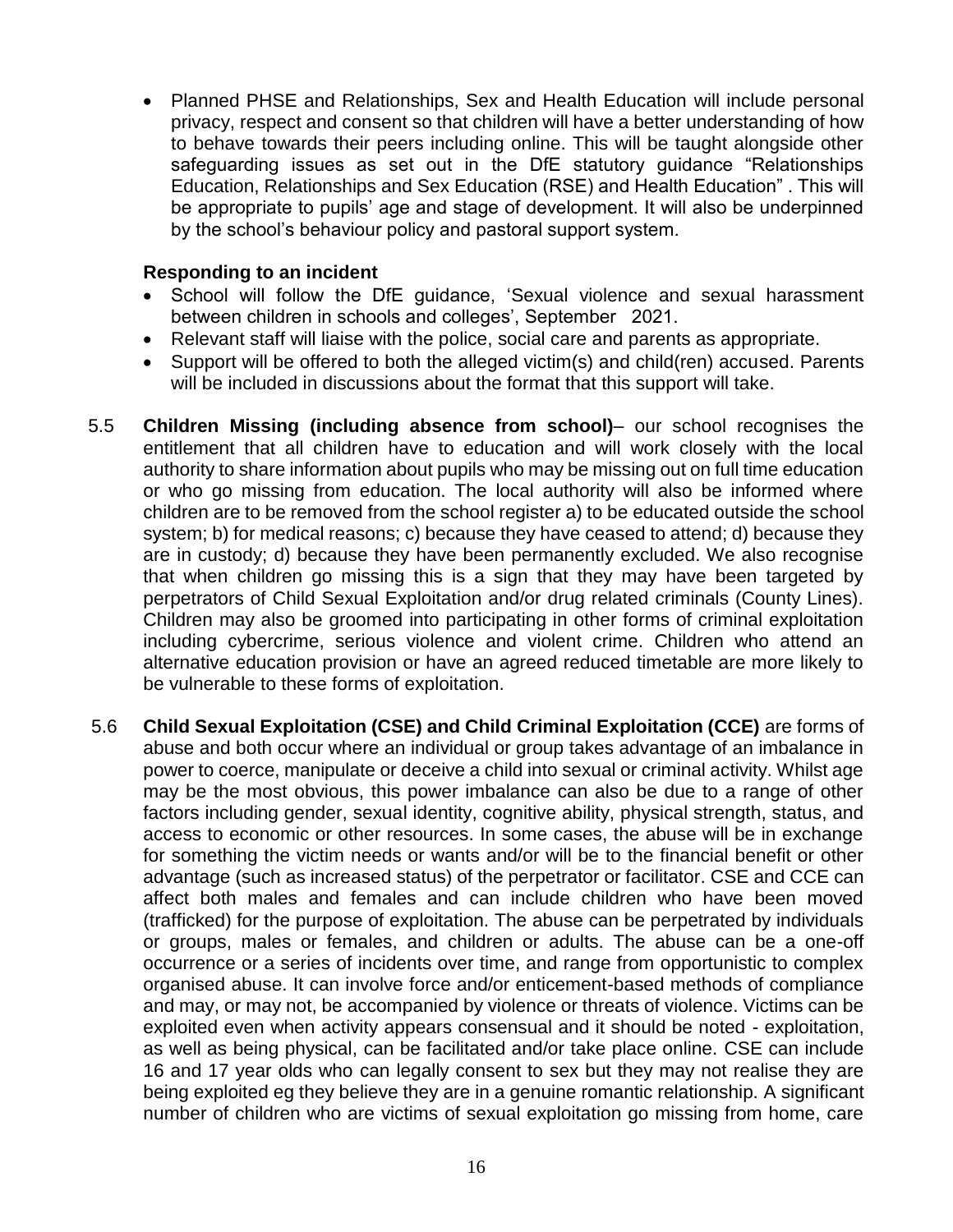and education at some point or are targeted by criminals involved in the illegal supply of drugs (County Lines) and serious violent crime. 'County Lines' involves drug networks or individuals exploiting children and young people into carrying drugs and money between cities, towns and villages. Serious violent crime can be associated with this form of criminal activity together with child sexual exploitation. Children may also be exploited into committing cybercrime or money laundering offences and organised criminal groups or individuals may exploit children and young people with enhanced computer skills to access digital networks and/or data for criminal and financial gain. Children with bank accounts may be persuaded to allow criminals to use their banking facilities to launder money. CCE can also involve working in cannabis factories, shoplifting or pickpocketing and may involve coercing children to commit vehicle crime or serious violence towards others. It is important to note that the experience of girls can be very different to that of boys but girls are also at risk. Criminal exploitation of children is a form of harm that can affect children in both a physical environment and online. Staff training includes raising awareness of these issues and any concerns are passed to the Designated Safeguarding Lead who will make a risk assessment and refer to Local Authority First Response Children's Duty if appropriate.

- 5.7 **Serious violence** is associated with a number of risk indicators in children including increased absence from school, a change in friendships or relationships with older individuals or groups, a significant decline in performance, signs of self-harm or a significant change in wellbeing, signs of assault or unexplained injuries. Staff will be made aware of these and of the other risk factors which increase the likelihood of involvement in serious violence, including, being male, having been frequently absent or permanently excluded from school, having experienced child maltreatment and having been involved in offending such as theft or robbery. Staff training will raise awareness to these risks and any concerns will be passed to the Designated Safeguarding Lead to coordinate a safeguarding response.
- 5.8 **So-called 'honour-based' abuse** encompasses crimes which have been committed to protect or defend the so-called "honour" of the family and/or the community, including Female Genital Mutilation (FGM) (see appendix 6), forced marriage, and practices such as breast ironing. All forms of so called Honour Based Abuse are abuse (regardless of the motivation) and concerns will be passed to the Designated Safeguarding Lead for onward referral as required.
- 5.9 **Modern slavery and human trafficking** can take on many forms, including sexual exploitation, forced labour, slavery, servitude, forced criminality and the removal of organs. Children may be trafficked into the UK from abroad or moved around the country. Staff need to be aware of indicators which include, but not limited to, neglect, isolation, poor living conditions, having few personal belongings and a lack of trust and reluctance to seek help. Staff will refer any concerns to the DSL without delay who will take action and also refer victims to the National Referral Mechanism (www.gov.uk).
- 5.10 **Private fostering arrangements** Where a child under 16 (or 18 with a disability) is living with someone who is not their family or a close relative for 28 days or more, staff inform the Designated Safeguarding Lead so that a referral to Children's Social Care for a safety check, can be made. (A close relative includes step-parent, grandparents, uncle, aunt or sibling).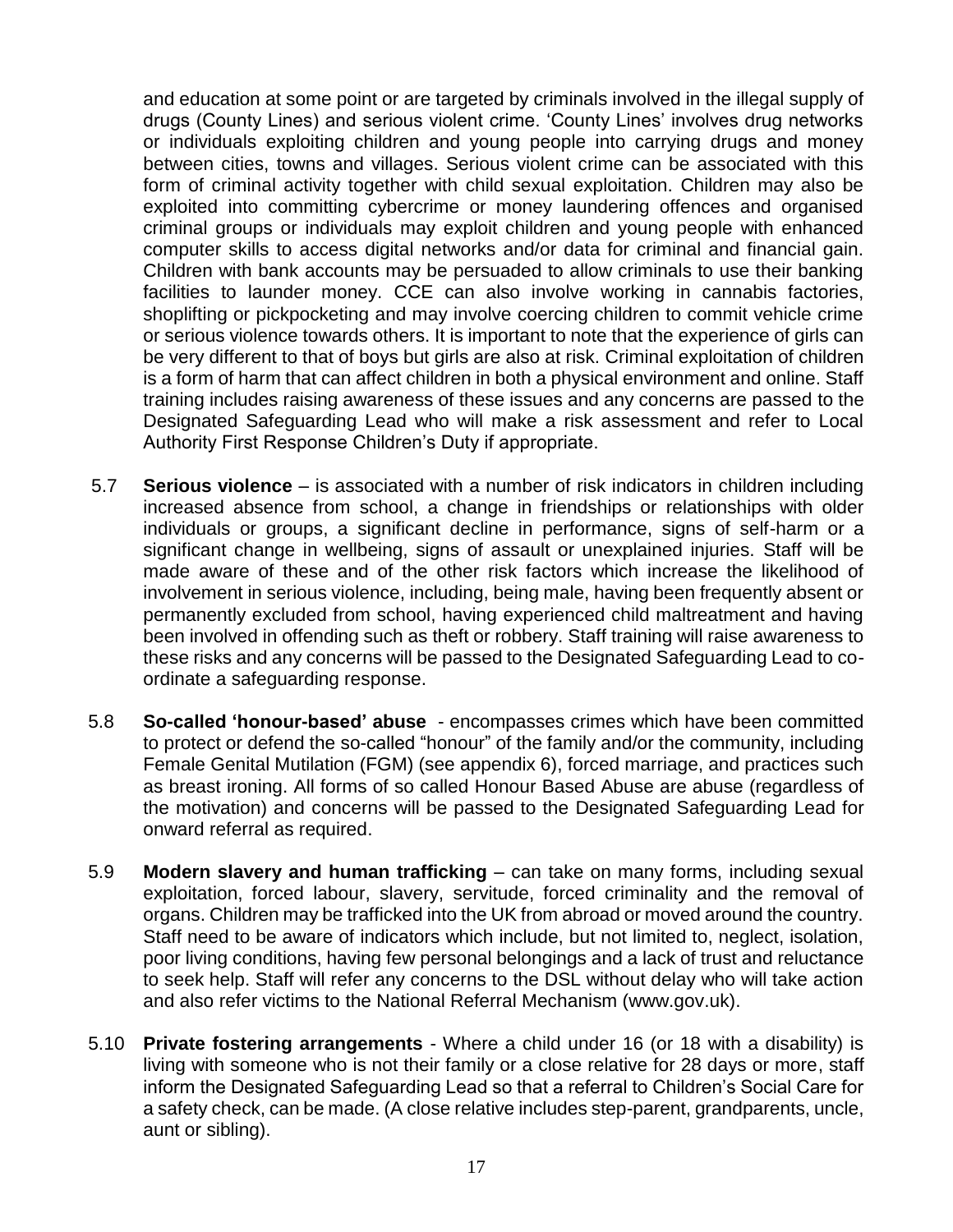5.11 Complaints or concerns raised by parents or pupils will be taken seriously and followed up in accordance with the school's complaints process.

#### 5.12 **Support for Staff**

As part of their duty to safeguard and promote the welfare of children and young people staff may hear information, either from the child/young person as part of a disclosure or from another adult, that will be upsetting. Where a member of staff is distressed as a result of dealing with a child protection concern, he/she should in the first instance speak to the Designated Safeguarding Lead about the support they require. The Designated Safeguarding Lead should seek to arrange the necessary support.

#### **6 Working with parents/carers**

The school will:

- Ensure that parents/carers have an understanding of the responsibility placed on the school and staff for child protection by setting out its obligations in the school prospectus.
- Undertake appropriate discussion with parents/carers and seek necessary consent prior to involvement of Children & Family Services (Children's Social Care) or another agency, unless to do so would place the child at risk of harm or compromise an investigation.

# **7 Other Relevant Policies**

- 7.1 The Governing Body's statutory responsibility for safeguarding the welfare of children goes beyond simply child protection. The duty is to ensure that safeguarding permeates all activity and functions. This policy therefore complements and supports a range of other policies, for instance
	- Pupil Behaviour Policy
	- Staff Code of Conduct ("Guidance for Safer working practice")
	- Racist incidents
	- Anti-Bullying (including Cyberbullying)
	- Special Educational Needs and Disability
	- Trips and visits
	- Work experience and extended work placements
	- First aid and the administration of medicines
	- Health and Safety
	- Relationships Education, Relationships and Sex Education and Health Education Site Security
	- Equal Opportunities
	- Toileting/Intimate care
	- E-safety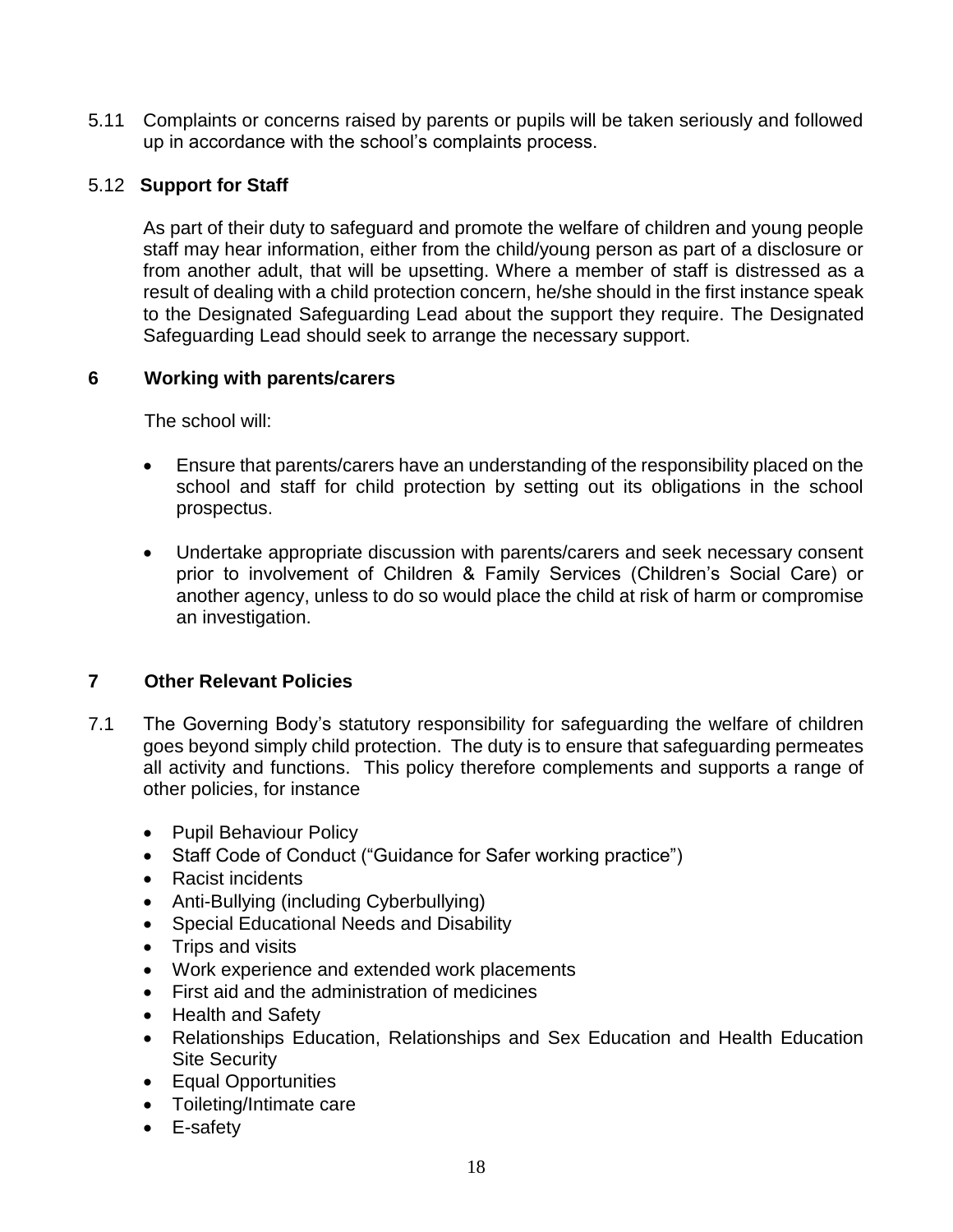## • Extended school activities

The above list is not exhaustive but when undertaking development or planning of any kind the school will consider the implications for safeguarding and promoting the welfare of children.

## **8 Recruitment and Selection of Staff (also see the Safer Recruitment policy)**

- 8.1 The school's safer recruitment processes follow the statutory guidance: "*Keeping children safe in education, Part Three: Safer recruitment*."
- 8.2 The school will provide all the relevant information in references for a member of staff about whom there have been safeguarding concerns ie about child protection / inappropriate conduct. Cases in which the conclusion of an allegation has been unsubstantiated, unfounded, false or malicious will not be included in employer references. A history of repeated safeguarding concerns or allegations which have all been found to be unsubstantiated, malicious etc. will also not be included in a reference.
- 8.3 The school has an open safeguarding ethos regularly addressing safeguarding responsibilities during staff meetings and fostering an ongoing culture of vigilance. All new staff and volunteers receive a safeguarding induction and are briefed on the code of conduct for adults working with children. The Leicestershire County Council induction leaflet is given to all staff and is the basis for the safeguarding induction.
- 8.4 In line with statutory requirements, every recruitment process for school staff will have at least one member (teacher/manager or governor) who has undertaken safer recruitment training.
- 8.5 Staff and volunteers who provide early years or later years childcare and any managers of such childcare are covered by the disqualification regulations of the Childcare Act 2006 and are required to declare relevant information - see statutory guidance: Disqualification under the Childcare Act 2006 (last updated August 2018).

# **APPENDIX 1**

# **PROCEDURE TO FOLLOW IN CASES OF POSSIBLE, ALLEGED OR SUSPECTED ABUSE, OR SERIOUS CAUSE FOR CONCERN ABOUT A CHILD**

#### **Contents**

|          | General                                                          |  |
|----------|------------------------------------------------------------------|--|
| B        | Individual Staff/Volunteers/Other Adults - main procedural steps |  |
| <b>C</b> | Designated Safeguarding Lead - main procedural steps             |  |

**A. General**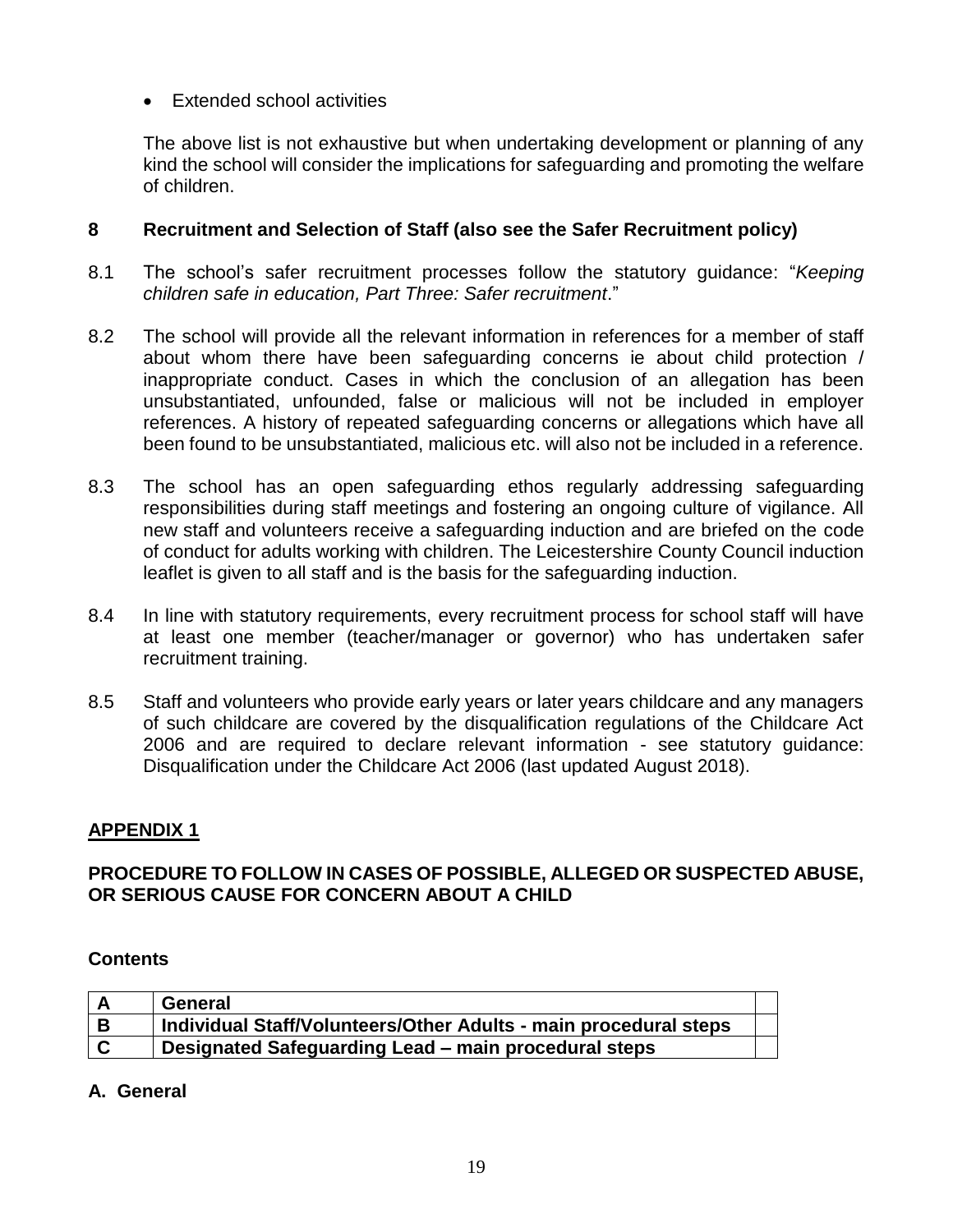- 1) The Leicestershire and Rutland Safeguarding Children Partnership Procedures contain the inter-agency processes, protocols and expectations for safeguarding children. (Available on the website www.lrsb.org.uk: The Designated Safeguarding Lead is expected to be familiar with these, particularly the indicators of abuse and neglect and the referral processes.
- 2) It is important that all parties act swiftly and avoid delays.
- 3) Any person may seek advice and guidance from the First Response Children's Duty Professionals Consultation Line, particularly if there is doubt about how to proceed. Any adult, whatever their role, can take action in his/her own right to ensure that an allegation or concern is investigated and can report to the investigating agencies.
- 4) A record, dated (including the day and time) and signed, must be made as to what has been alleged, noticed and reported, and kept securely and confidentially.
- 5) In many cases of concern there will be an expectation that there have already been positive steps taken to work with parents and relevant parties to help alleviate the concerns and effect an improvement for the child. This is appropriate where it is thought a child may be in need in some way, and require assessment to see whether additional support and services are required. An example might be where it is suspected a child may be the subject of neglect. In most cases the parents' knowledge and consent to the referral are expected, unless there is reason for this not being in the child's interest. However, there will be circumstances when informing the parent/carer of a referral might put the child at risk and/or undermine Police enquiries, and in individual cases, advice from Children's Social Care will need to be taken.

#### **B. Individual Staff/Volunteers/Other Adults – main procedural steps**

- 1) When a child makes a disclosure, or when concerns are received from other sources, do not investigate, ask leading questions, examine children, or promise confidentiality. Children making disclosures should be reassured and if possible at this stage should be informed what action will be taken next.
- 2) As soon as possible make a dated (including the day), timed and signed record of what has been disclosed or noticed, said or done and report to the Designated Safeguarding Lead in the school.
- 3) If the concern involves the conduct of a member of staff or volunteer, a visitor, a governor, a trainee or another young person or child, the Headteacher must be informed.
- 4) If the safeguarding concern or allegation is about the Headteacher, the information should normally be passed to the Chair of Governors (or other senior manager in a MAT) or failing that to the Local Authority Allegations Manager (LADO).
- 5) If this has not already been done, inform the child (or other party who has raised the concern) what action you have taken.

# **C. Designated Safeguarding Lead – main procedural steps**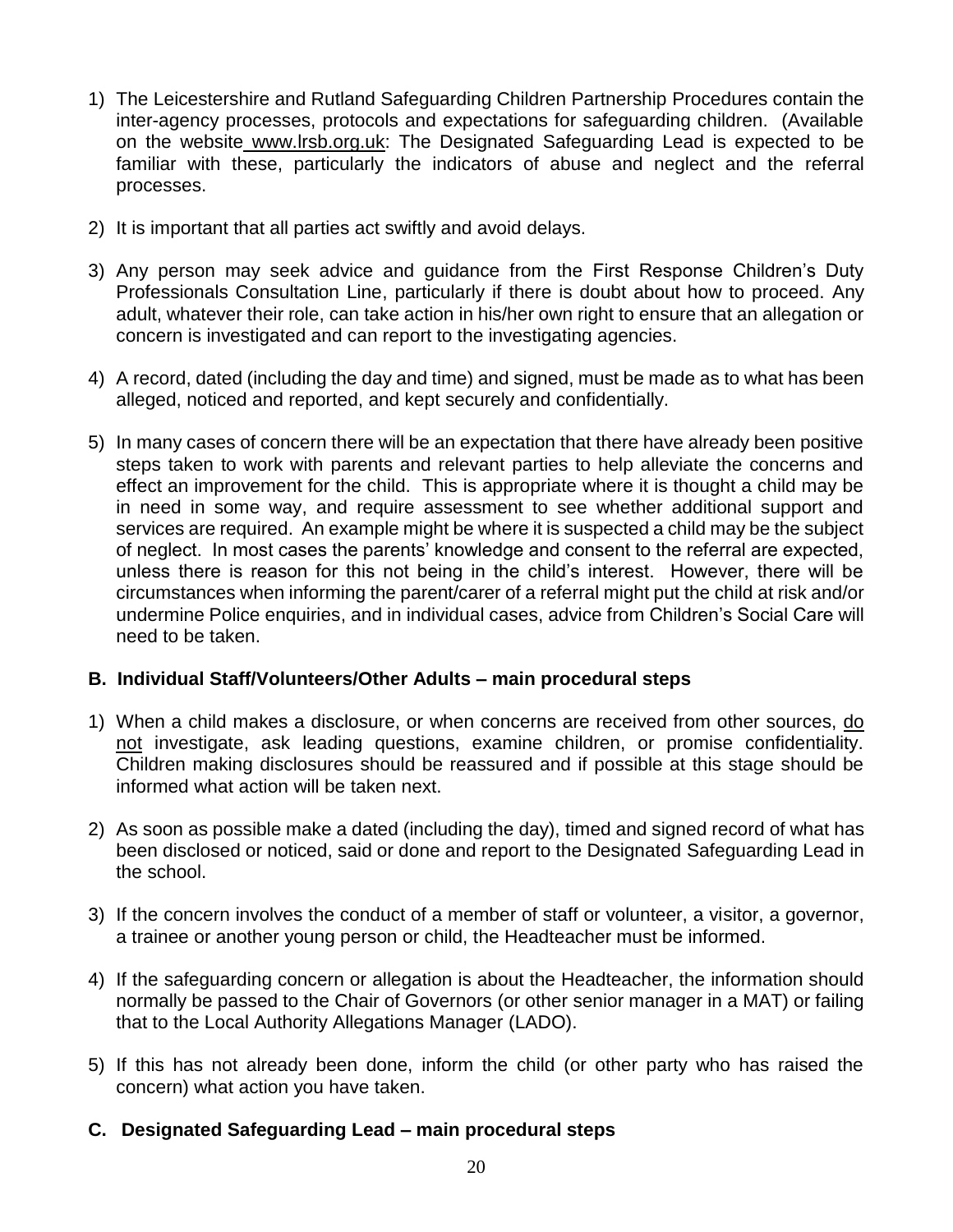- 1) Begin an individual case file for each child involved which will hold a record of communications and actions to be stored securely (see section on Records, Monitoring and Transfer). Include a chronology of case activity.
- 2) Where initial enquiries do not justify a referral to the investigating agencies, inform the initiating adult and monitor the situation. If in doubt, seek advice from the First Response professionals consultation line.
- 3) Share information confidentially with those who need to know.
- 4) Where there is a child protection concern requiring immediate, same day, intervention from Children's Social Care, the First Response Children's Duty should be contacted by phone (contact the local authority Children's Services where the child lives). Written confirmation should be made within 24 hours on the Multi-Agency Referral Form to Children's Social Care. All other referrals should be made using the online form (see link [http://lrsb.org.uk/childreport\)](http://lrsb.org.uk/childreport).
- 5) If the concern is about children using harmful sexual behaviour, also refer to the separate guidance, "Guidance for schools working with children who display harmful sexual behaviour" (Leicestershire LA Guidance).
- 6) If it appears that urgent medical attention is required arrange for the child to be taken to hospital (normally this means calling an ambulance) accompanied by a member of staff who must inform medical staff that non-accidental injury is suspected. Parents must be informed that the child has been taken to hospital.
- 7) Exceptional circumstances: If it is feared that the child might be at immediate risk on leaving school, take advice from the First Response Professionals Consultation line (for instance about difficulties if the school day has ended, or on whether to contact the police). Remain with the child until the Social Worker takes responsibility. If in these circumstances a parent arrives to collect the child, the member of staff has no right to withhold the child, unless there are current legal restrictions in force (eg a restraining order). If there are clear signs of physical risk or threat, First Response Children's Duty should be updated and the Police should be contacted immediately.

# **APPENDIX 2**

## **PROCESS FOR DEALING WITH SAFEGUARDING CONCERNS OR ALLEGATIONS AGAINST STAFF (INCLUDING HEADTEACHERS), SUPPLY TEACHERS, VOLUNTEERS AND CONTRACTORS**

These procedures should be followed in all cases in which there is an allegation or safeguarding concern that a person working with children has:

- behaved in a way that has harmed a child, or may have harmed a child;
- possibly committed a criminal offence against or related to a child;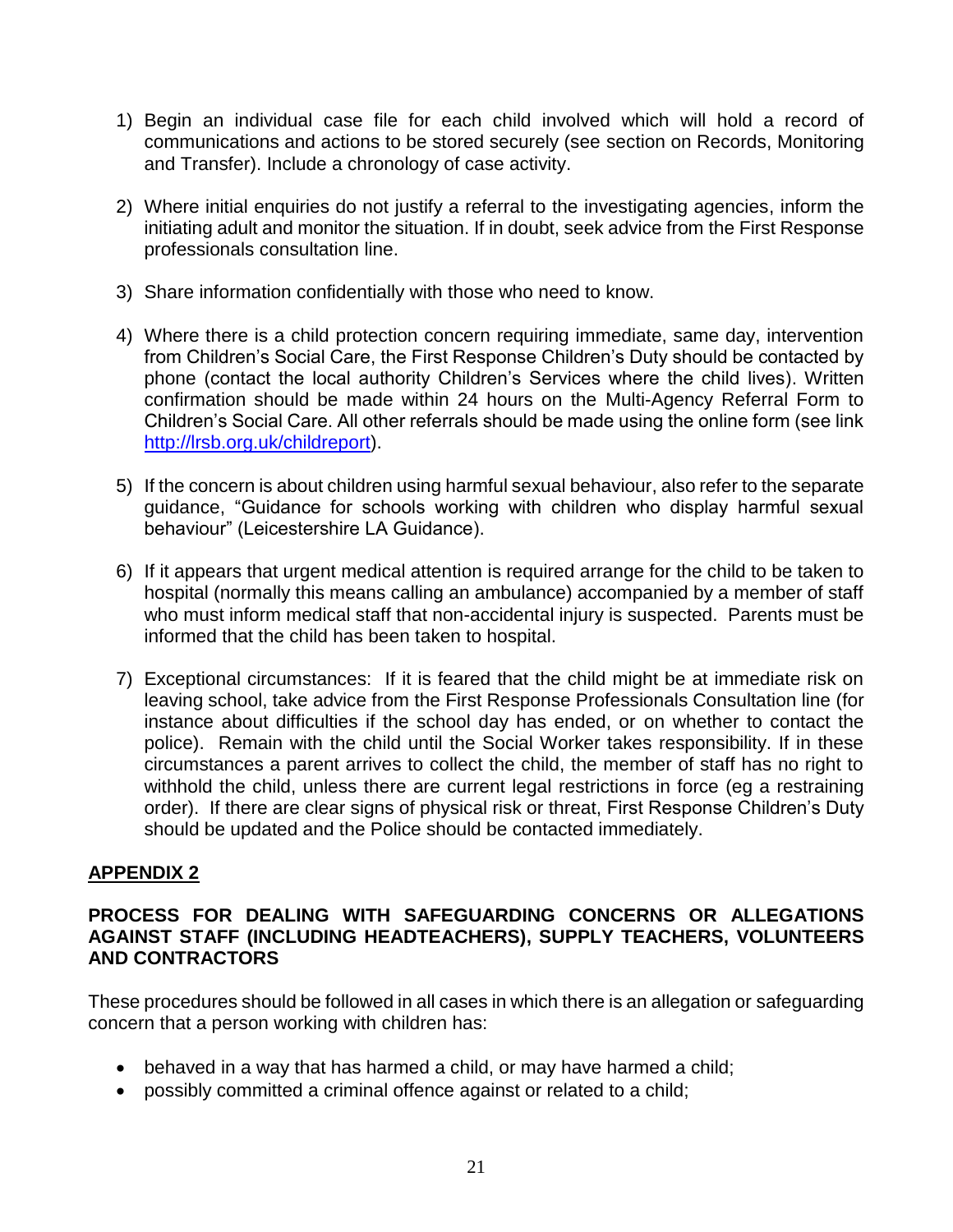- behaved towards a child or children in a way that indicates he or she would pose a risk of harm to children; or
- behaved or may have behaved in a way that indicates they may not be suitable to work with children.

There is also a school "Low-level concerns policy" which should be followed if the concern does not meet the allegations threshold above or is not considered serious enough to make a referral to the LADO.

Relevant documents:

• DfE "Keeping children safe in education: Statutory guidance for schools and colleges" (part 4: Allegations made against/concerns raised in relation to teachers, including supply teachers, other staff, volunteers and contractors)

#### **1) Individual Staff/Volunteers/Other Adults who receive the allegation**:

- i. Write and sign a dated and timed note of what has been disclosed or noticed, said or done.
- ii. Report immediately to the Headteacher.
- iii. Pass on the written record.
- iv. If the allegation or safeguarding concern is about the conduct of the Headteacher, report immediately to the Chair of Governors. Pass on the written record. (If there is difficulty reporting to the Chair of Governors, contact the Allegations Manager (LADO), Safeguarding and Performance Unit as soon as possible.)

#### **2) Headteacher (or Chair of Govenors)**

- i. If there is no written record, write and sign a dated and timed note of what has been disclosed or noticed, said or done.
- ii. Before taking further action notify and seek advice from the Allegations Manager (LADO), Safeguarding and Improvement Unit on the same day.
- iii. You may be asked to clarify details or the circumstances of the allegation, but this must not amount to an investigation at this stage.
- iv. Report to First Response Children's Duty if the Allegations Manager (LADO) so advises or if circumstances require a referral concerning a child.
- v. Ongoing involvement in cases:
	- Liaison with the Allegations Manager (LADO)
	- Co-operation with the investigating agency's enquiries as appropriate (including working closely with the employment agency in the case of supply teachers).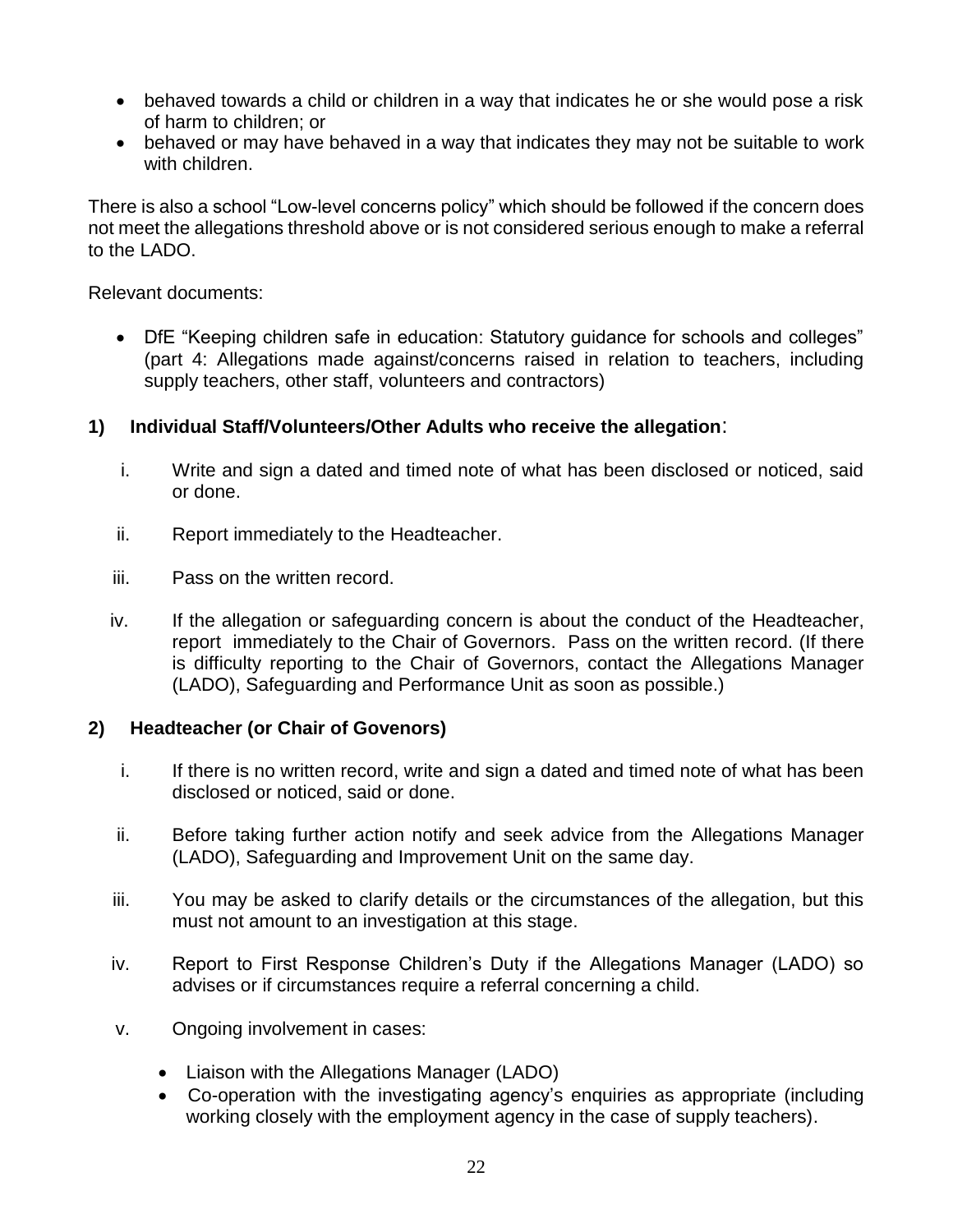- Consideration of employment issues and possible disciplinary action where the investigating agencies take no further action.
- Possible referral to the DBS or The Teaching Regulation Agency, depending on the outcome.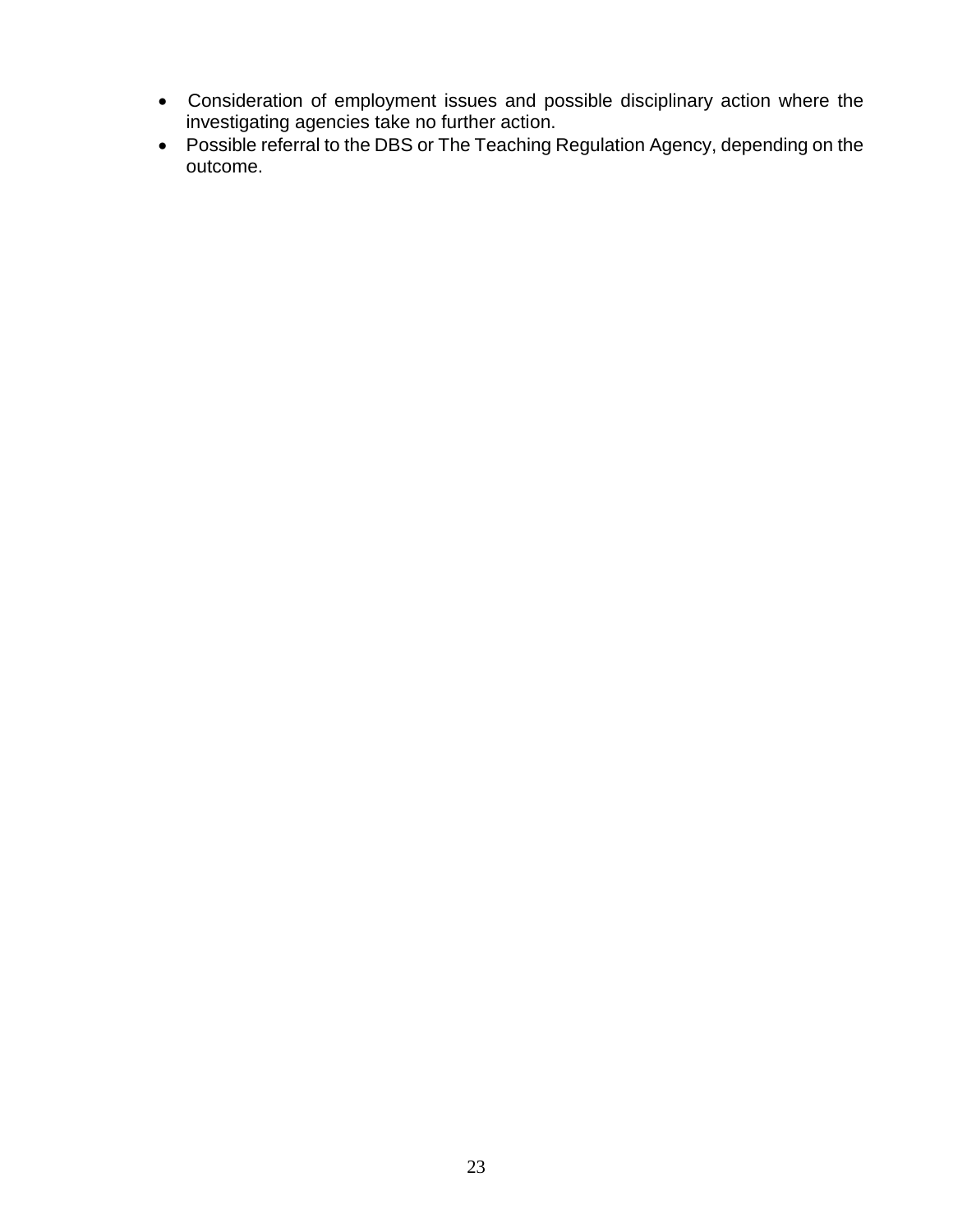#### **APPENDIX 3**

# **Low-level Concerns Policy**

#### **1.0 Purpose**

- 1.1 This policy sets out a framework whereby staff are expected to report concerns, no matter how small, about their own behaviour or that of another member of staff, volunteer, supply teacher, contractor or other person working in school. Its purpose is to help create and embed a culture of openness, trust and transparency in which the clear values and expected behaviour set out in the "Guidance for safer working practice for those working with children and young people in education settings" (May 2019) (sometimes called the safeguarding code of conduct) are lived, monitored, and reinforced.
- 1.2 The policy should be read in conjunction with the current statutory guidance "Keeping Children Safe in Education" Part 4, Section 2.

#### **2.0 Who does the policy apply to?**

2.1 This policy applies to all staff and other individuals who work or volunteer in school.

#### **3.0 Definition of a low-level concern**

- 3.1 A low-level concern is any concern, no matter how small, even if no more than causing a sense of unease or a 'nagging doubt', that a person working in or on behalf of the school may have acted in a way that:
	- is inconsistent with the "Guidance for safer working practice" (May 2019), including inappropriate conduct outside of work, and
	- does not meet the allegations threshold or is otherwise not considered serious enough to make a referral to the LADO

#### **4.0 Reporting low-level concerns**

- 4.1 Where a low-level concern has been identified this will be reported as soon as possible to the **headteacher**. However, it is never too late to share a low-level concern if this has not already happened.
- 4.2 Where the headteacher is not available, the information will be reported to the Designated Safeguarding Lead or Deputy (ie the most senior member of SLT acting in this role).
- 4.3 Low-level concerns about the Designated Safeguarding Lead will be reported to the headteacher and those about the headteacher will be reported to the Chair of Governors and or Lead for Safeguarding, Helen Duffy at Nova Education Trust
- 4.4 Where the low-level concern has been reported to the Designated Safeguarding Lead, they will inform the headteacher of the details as soon as possible.

#### **5.0 Recording concerns**

- 5.1 A summary of the low-level concern should be written down, signed, timed, dated and shared by the person bringing the information forward.
- 5.2 Where concerns are reported verbally to the headteacher a record of the conversation will be made by the headteacher which will be signed, timed, and dated.

#### **6.0 Responding to low-level concerns**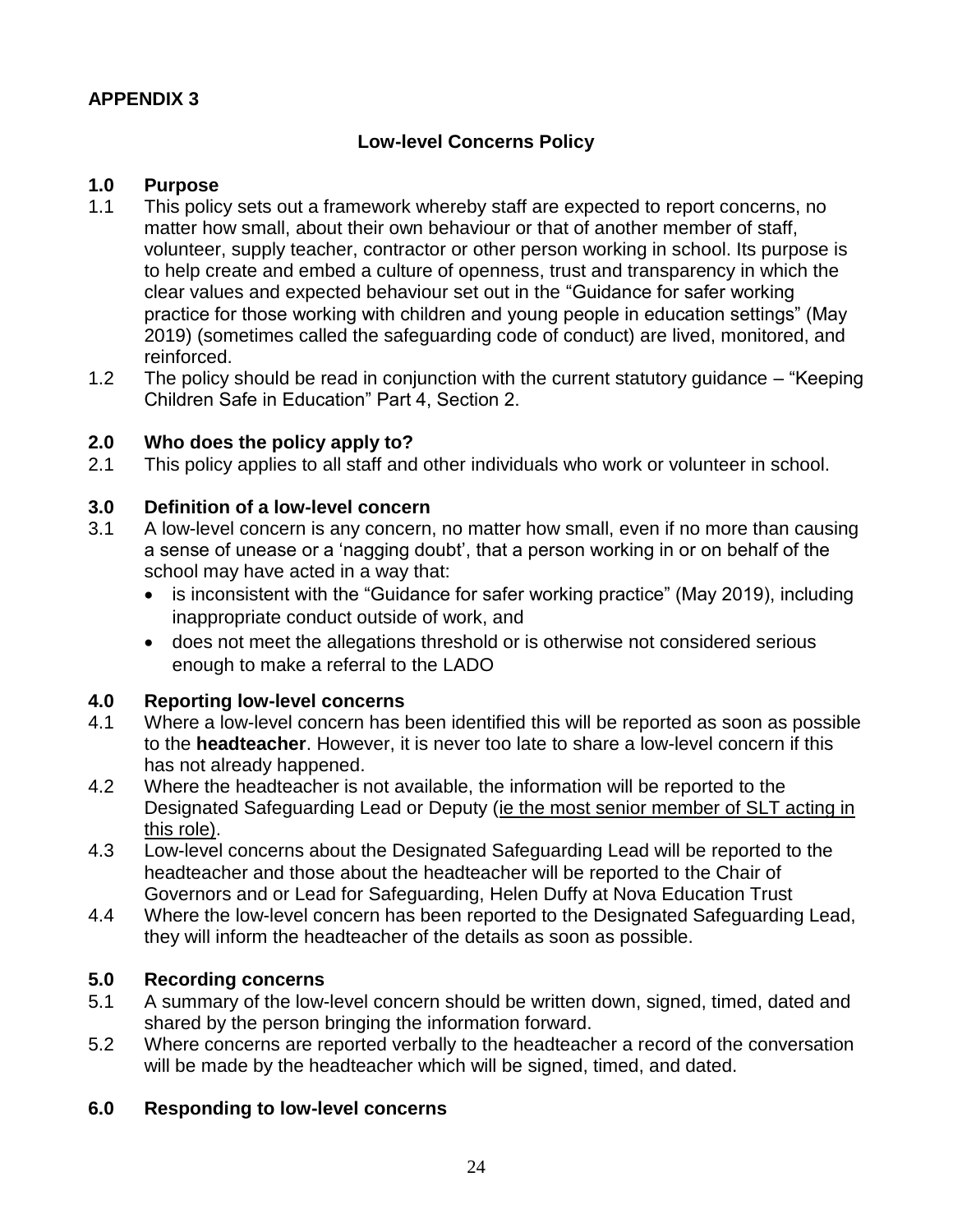- 6.1 Where a low-level concern has been raised this will be taken seriously and dealt with promptly. The headteacher will:
	- Speak to the person reporting the concern to gather all the relevant information
	- Speak to the individual about the concern raised to ascertain their response, unless advised not to do so by the LADO or Police (HR advice may also need to be taken).
	- Where necessary further investigation will be carried out to gather all relevant information. This may involve speaking to any potential witnesses.
	- The information reported and gathered will then be reviewed to determine whether the behaviour,

i) is consistent with the "Guidance for safer working practice for those working with children and young people in education settings" (May 2019): no further action will be required,

ii) constitutes a low-level concern: no further action is required, or additional training/guidance/support may be required to rectify the behaviour via normal day to day management processes. The employee should understand that failure to improve or a repeat of the behaviour may lead to further action being taken, e.g. either via the Performance Management Policy or Disciplinary Policy. iii) is serious enough to consult with or refer to the LADO: a referral should be made to the LADO and advice taken from HR. In this case the school's Managing Allegations procedure within the Safeguarding Policy and Disciplinary Policy will be followed.

iv) when considered with any other low-level concerns that have previously been raised about the same individual, should be reclassified as an allegation and referred to the LADO or Police: a referral should be made to the LADO and advice taken from HR. In this case the school's Managing Allegations procedure within the Safeguarding Policy and Disciplinary Policy will be followed.

• Records will be made of, i) all internal conversations including any relevant witnesses, ii) all external conversations eg with the LADO iii) the decision and the rationale for it, iv) any action taken

# **7.0 Can the reporting person remain anonymous?**

7.1 The person bringing forward the concern will be named in the written record. Where they request to remain anonymous this will be respected as far as possible. However, there may be circumstances where this is not possible e.g. where a fair disciplinary investigation is needed or where a later criminal investigation is required.

# **8.0 Should staff report concerns about themselves (i.e. self-report)?**

8.1 It may be the case that a person finds themselves in a situation which could be misinterpreted, or might appear compromising to others; or they may have behaved in a manner which on reflection they consider falls below the standard set out in the "Guidance for safer working practice". In these circumstances they should self-report. This will enable a potentially difficult situation to be addressed at an early opportunity if necessary.

# **9.0 Where behaviour is consistent with the "Guidance for safer working practice" (May 2019)**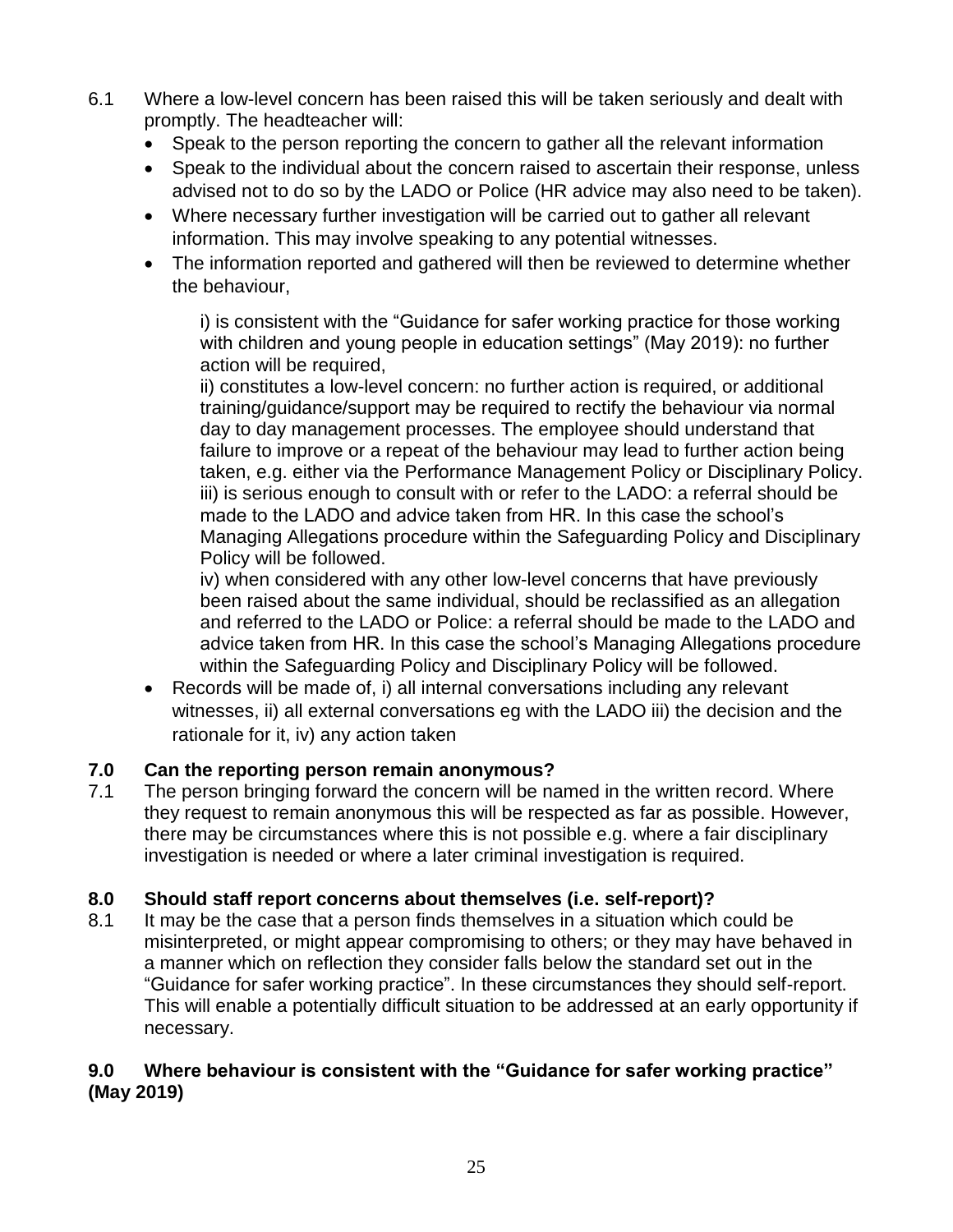9.1 Feedback will be given to both parties to explain why the behaviour was consistent with the "Guidance for safer working practice".

# **10.0 Should the low-level concerns file be reviewed?**

10.1 The records will be reviewed periodically, and whenever a new low-level concern is added, so that potential patterns of concerning, problematic or inappropriate behaviour can be identified and referred to the LADO if required. A record of these reviews will be retained.

## **11.0 References**

11.1 Low-level concerns will not be included in references unless a low-level concern, or group of concerns, has met the threshold for referral to the LADO and found to be substantiated.

# **12.0 What is the role of the Governing Body?**

12.1 The headteacher will regularly inform the Governing Body about the implementation of the low-level concerns policy including any evidence of its effectiveness eg with relevant data. The Safeguarding Governor may also review an anonymised sample to ensure that these concerns have been handled appropriately.

# **APPENDIX 4**

# **Safeguarding pupils who are vulnerable to extremism and radicalisation**

Our school recognises the duties placed on us by the Counter Terrorism Bill (July 2015) to prevent our pupils being drawn into terrorism.

These include:

- Assessing the risk of pupils being drawn into terrorism (see Appendix 6)
- Working in partnership with relevant agencies (including making referrals) under the Safeguarding Children Partnership procedures
- Appropriate staff training
- Appropriate online filtering

Our school is committed to actively promoting the fundamental British values of democracy, the rule of law, individual liberty and mutual respect and tolerance of those with different faiths and beliefs. The pupils are encouraged to develop and demonstrate skills and attitudes that will allow them to participate fully in and contribute positively to life in modern Britain.

There is a current threat from terrorism in the UK and this can include the exploitation of vulnerable young people, aiming to involve them in terrorism or to be active in supporting terrorism.

Our school seeks to protect children and young people against the messages of all violent extremism including but not restricted to those linked to Islamist Ideology, Far Right / Neo Nazi / White Supremacist ideology etc. Concerns should be referred to the Designated Safeguarding Lead who has local contact details for the Prevent Engagement Team (Police) and Channel referrals. They will also consider whether circumstances require Police to be contacted urgently.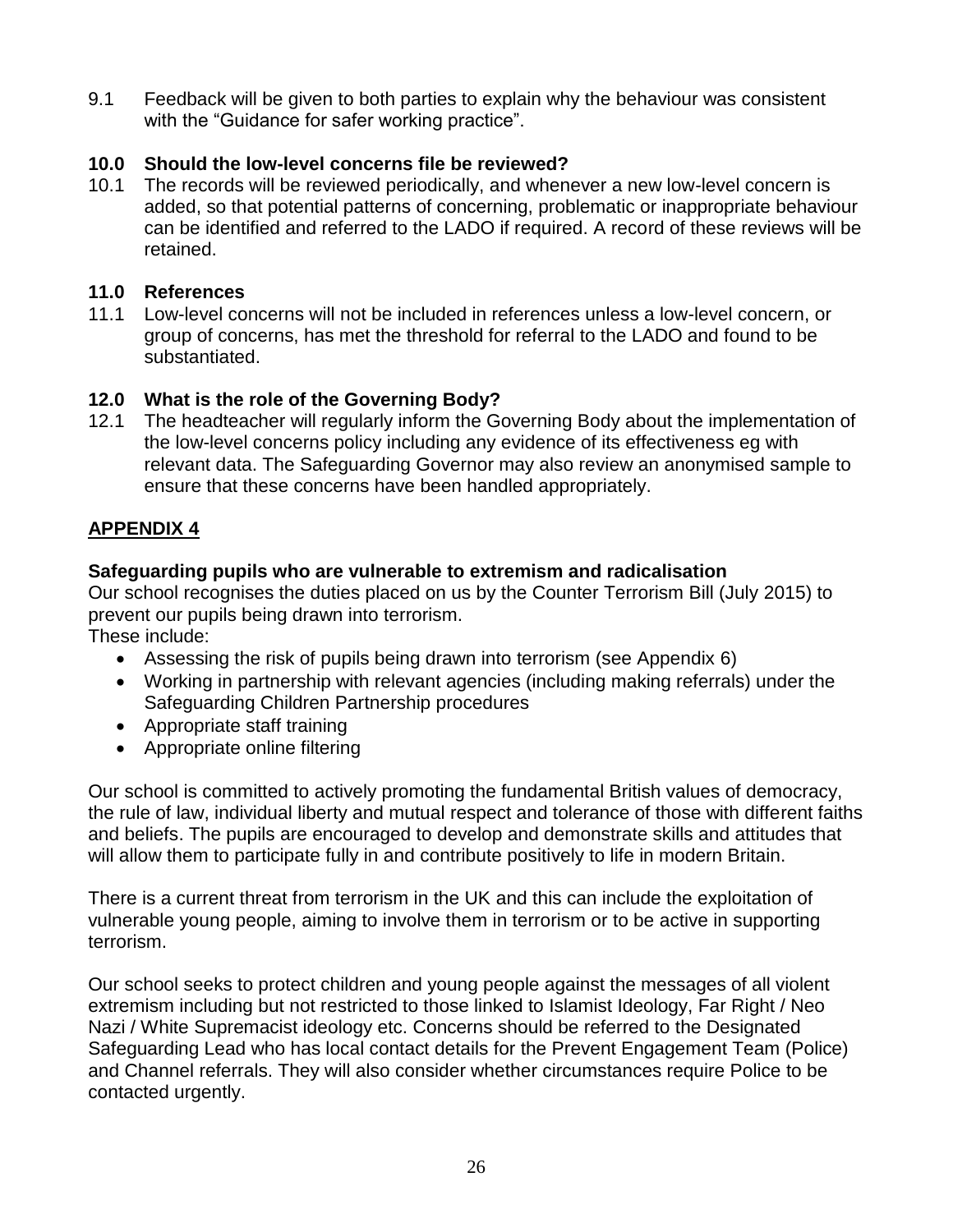# **APPENDIX 6**

# **Radicalisation and Extremism Risk Assessment**

School………Melton Vale Sixth Form College……………………………………………..….

|                                                                                                                                                                                                                                                                    | Yes/No    | <b>Evidence</b>                                                                                                                    |
|--------------------------------------------------------------------------------------------------------------------------------------------------------------------------------------------------------------------------------------------------------------------|-----------|------------------------------------------------------------------------------------------------------------------------------------|
| Does the school have a policy?                                                                                                                                                                                                                                     | <b>No</b> |                                                                                                                                    |
| Does the school work with outside<br>agencies on radicalisation and<br>extremism e.g. Channel?                                                                                                                                                                     | Yes       | Where referral is needed                                                                                                           |
| Have staff received appropriate<br>training?                                                                                                                                                                                                                       | Yes       | At whole school safeguarding<br>training August 21.<br>Home office training video<br>completed by December 21                      |
| Has the school got a trained Prevent<br>lead?                                                                                                                                                                                                                      | <b>No</b> | <b>DSLs</b>                                                                                                                        |
| Do staff know who to discuss<br>concerns with? (DSL)                                                                                                                                                                                                               | Yes       | Informed at whole school<br>safeguarding training August 21.<br>Ongoing in staff meetings.                                         |
| Is suitable filtering of the internet in<br>place?                                                                                                                                                                                                                 | Yes       |                                                                                                                                    |
| Do children know who to talk to<br>about their concerns?                                                                                                                                                                                                           | Yes       |                                                                                                                                    |
| Are there opportunities for children<br>to learn about radicalisation and<br>extremism?                                                                                                                                                                            | Yes       | PD curriculum                                                                                                                      |
| Have any cases been reported?                                                                                                                                                                                                                                      | <b>No</b> |                                                                                                                                    |
| Are individual pupils risk assessed?                                                                                                                                                                                                                               | No        | Not yet necessary                                                                                                                  |
| What factors make the school<br>community potentially vulnerable<br>to being radicalised?<br>(e.g. EDL local base, extreme<br>religious views promoted locally,<br>tensions between local<br>communities, promotion of radical<br>websites by some pupils/parents) | support.  | No obvious factors. We continue to work with<br>multi agencies; as and when any concerns<br>are raised we address with appropriate |
| Comment on the school's community, locality and relevant history<br>Largely white, middle class. No history of racial tension. No obvious local EDL<br>base or extreme religious groups.                                                                           |           |                                                                                                                                    |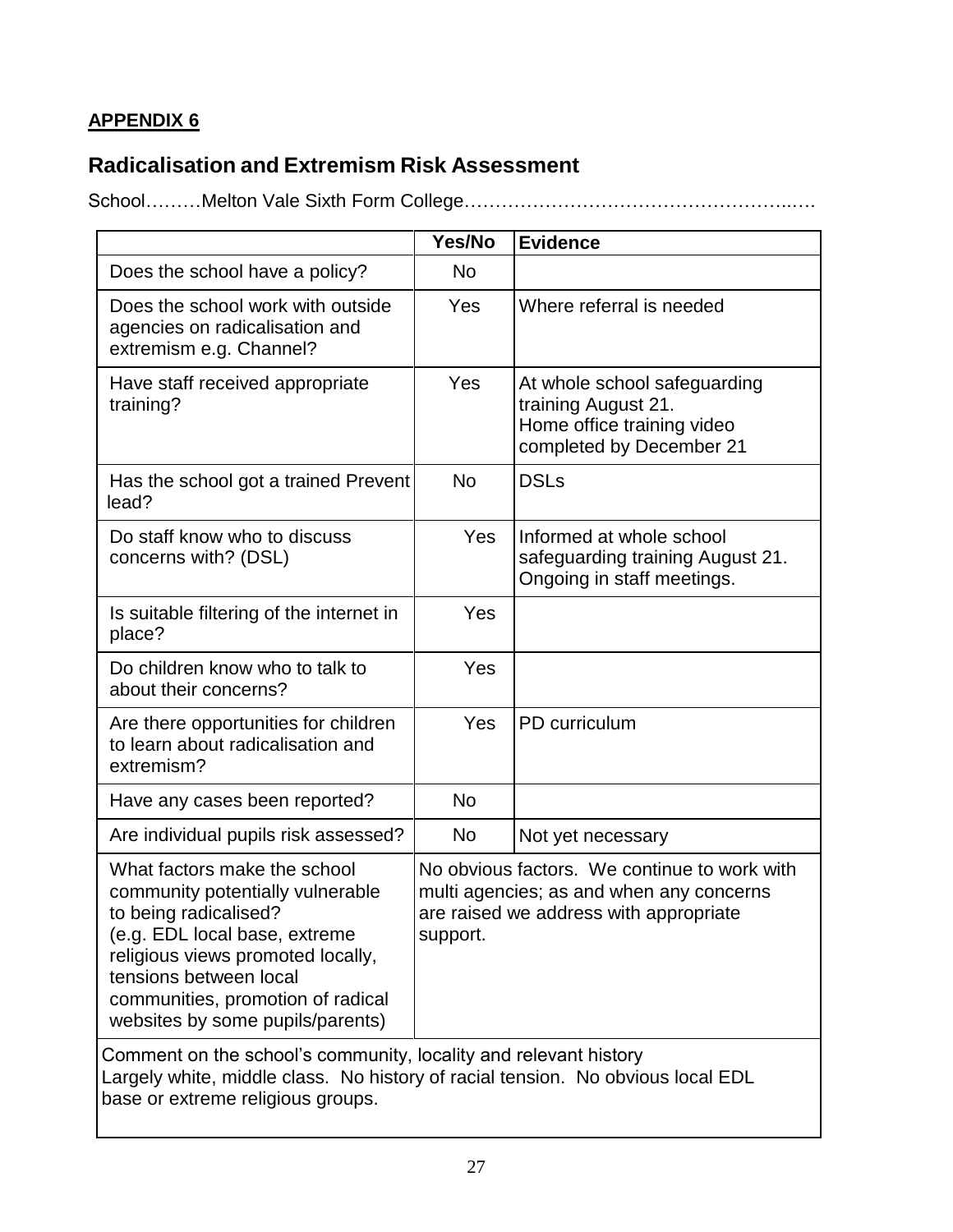| Risk<br>evaluation | Low           | <b>LOW RISK</b> |
|--------------------|---------------|-----------------|
|                    | <b>Medium</b> |                 |
|                    | <b>High</b>   |                 |

Date completed 14/09/2021 Signed

Aphin

# **APPENDIX 7**

#### **Female Genital Mutilation**

Section 5B of the Female Genital Mutilation Act 2003 and section 74 of the Serious Crime Act 2015 places a mandatory duty on teachers along with social workers and healthcare professionals to report to the police where they discover that FGM appears to have been carried out on a girl under 18 or where a girl discloses that she has undergone FGM. The school's response to FGM will take into account the government guidance, "Multi-agency statutory guidance on female genital mutilation" updated October 2018. Staff will also follow the established safeguarding procedure by reporting any such concerns to the Designated Safeguarding Lead and a report must also be made to the Police.

There will be a considered safeguarding response towards any girl who is identified as being at risk of FGM (eg there is a known history of practising FGM in her family, community or country of origin) which may include sensitive conversations with the girl and her family, sharing information with professionals from other agencies and/or making a referral to Children's Social Care. If the risk of harm is imminent there are a number of emergency measures that can be taken including police protection, an FGM protection order and an Emergency Protection Order.

# **APPENDIX 8**

#### **Indicators of abuse and neglect**

Abuse, neglect and safeguarding issues are rarely standalone events that can be covered by one definition or label. In most cases, multiple issues will overlap with one another.

**Physical abuse:** a form of abuse which may involve hitting, shaking, throwing, poisoning, burning or scalding, drowning, suffocating or otherwise causing physical harm to a child. Physical harm may also be caused when a parent or carer fabricates the symptoms of, or deliberately induces, illness in a child.

**Emotional abuse:** the persistent emotional maltreatment of a child such as to cause severe and adverse effects on the child's emotional development. It may involve conveying to a child